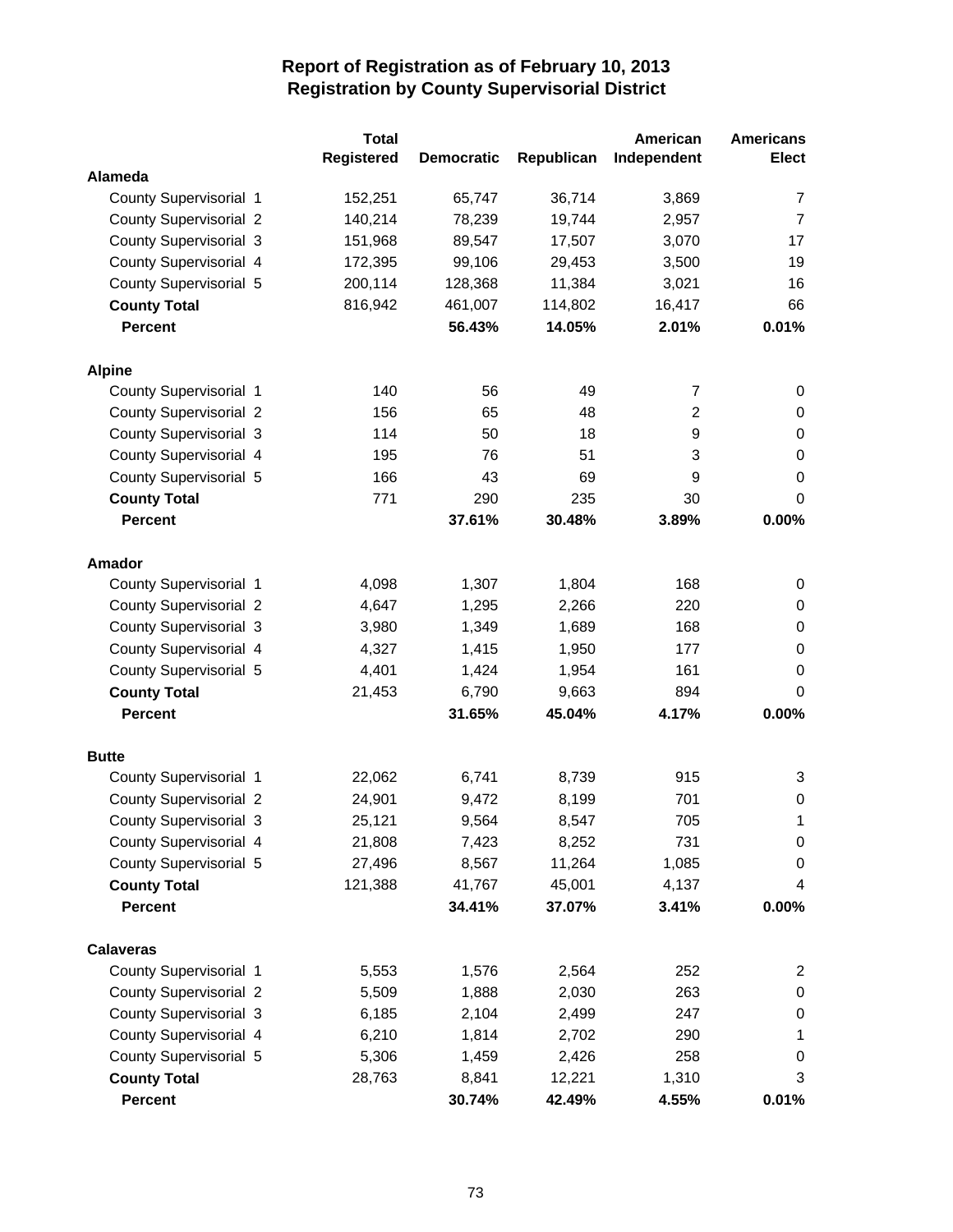|                               | Green          | Libertarian | Peace and<br>Freedom | Other            | <b>No Party</b><br><b>Preference</b> |
|-------------------------------|----------------|-------------|----------------------|------------------|--------------------------------------|
| <b>Alameda</b>                |                |             |                      |                  |                                      |
| County Supervisorial 1        | 676            | 808         | 288                  | 9,724            | 34,418                               |
| <b>County Supervisorial 2</b> | 703            | 590         | 496                  | 7,696            | 29,782                               |
| <b>County Supervisorial 3</b> | 1,726          | 687         | 630                  | 8,369            | 30,415                               |
| County Supervisorial 4        | 1,481          | 798         | 515                  | 8,123            | 29,400                               |
| County Supervisorial 5        | 5,329          | 942         | 947                  | 15,164           | 34,943                               |
| <b>County Total</b>           | 9,915          | 3,825       | 2,876                | 49,076           | 158,958                              |
| <b>Percent</b>                | 1.21%          | 0.47%       | 0.35%                | 6.01%            | 19.46%                               |
| <b>Alpine</b>                 |                |             |                      |                  |                                      |
| County Supervisorial 1        | $\overline{2}$ | 0           | 0                    | $\overline{2}$   | 24                                   |
| <b>County Supervisorial 2</b> | 3              | 0           | 1                    | 0                | 37                                   |
| <b>County Supervisorial 3</b> | 1              | 0           | 1                    | 1                | 34                                   |
| County Supervisorial 4        | 3              | 3           | 0                    | $\overline{2}$   | 57                                   |
| County Supervisorial 5        | 4              | 0           | $\mathbf 0$          | $\boldsymbol{0}$ | 41                                   |
| <b>County Total</b>           | 13             | 3           | $\overline{2}$       | 5                | 193                                  |
| <b>Percent</b>                | 1.69%          | 0.39%       | 0.26%                | 0.65%            | 25.03%                               |
| <b>Amador</b>                 |                |             |                      |                  |                                      |
| County Supervisorial 1        | 14             | 41          | $\overline{7}$       | 10               | 747                                  |
| County Supervisorial 2        | 16             | 37          | 14                   | 19               | 780                                  |
| <b>County Supervisorial 3</b> | 33             | 31          | 10                   | 20               | 680                                  |
| County Supervisorial 4        | 20             | 33          | 6                    | 9                | 717                                  |
| County Supervisorial 5        | 31             | 43          | 9                    | 20               | 759                                  |
| <b>County Total</b>           | 114            | 185         | 46                   | 78               | 3,683                                |
| <b>Percent</b>                | 0.53%          | 0.86%       | 0.21%                | 0.36%            | 17.17%                               |
| <b>Butte</b>                  |                |             |                      |                  |                                      |
| County Supervisorial 1        | 146            | 171         | 92                   | 253              | 5,002                                |
| <b>County Supervisorial 2</b> | 384            | 215         | 94                   | 234              | 5,602                                |
| County Supervisorial 3        | 392            | 256         | 81                   | 286              | 5,289                                |
| County Supervisorial 4        | 241            | 208         | 69                   | 245              | 4,639                                |
| County Supervisorial 5        | 266            | 238         | 101                  | 383              | 5,592                                |
| <b>County Total</b>           | 1,429          | 1,088       | 437                  | 1,401            | 26,124                               |
| <b>Percent</b>                | 1.18%          | 0.90%       | 0.36%                | 1.15%            | 21.52%                               |
| <b>Calaveras</b>              |                |             |                      |                  |                                      |
| County Supervisorial 1        | 25             | 55          | 11                   | 35               | 1,033                                |
| <b>County Supervisorial 2</b> | 96             | 73          | 22                   | 42               | 1,095                                |
| County Supervisorial 3        | 80             | 69          | 18                   | 41               | 1,127                                |
| County Supervisorial 4        | 35             | 106         | 28                   | 44               | 1,190                                |
| County Supervisorial 5        | 25             | 45          | 15                   | 49               | 1,029                                |
| <b>County Total</b>           | 261            | 348         | 94                   | 211              | 5,474                                |
| Percent                       | 0.91%          | 1.21%       | 0.33%                | 0.73%            | 19.03%                               |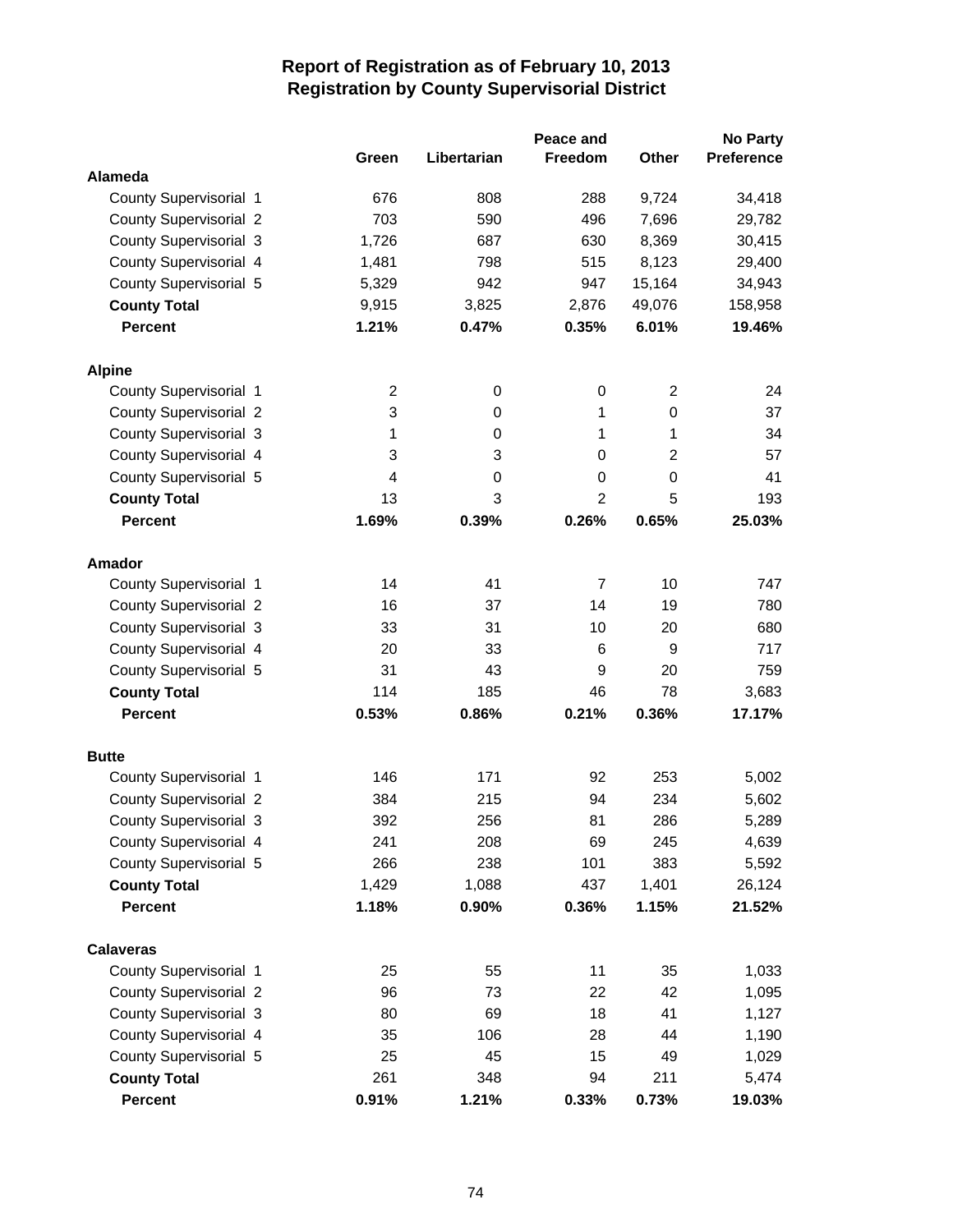| <b>Registered</b><br><b>Elect</b><br>Republican<br>Independent<br><b>Democratic</b><br>Colusa<br>563<br>703<br>County Supervisorial 1<br>1,609<br>37<br>0<br>590<br>755<br>41<br><b>County Supervisorial 2</b><br>1,670<br>0<br><b>County Supervisorial 3</b><br>439<br>504<br>1,206<br>16<br>0<br>County Supervisorial 4<br>460<br>585<br>$\mathbf 0$<br>1,334<br>35<br>County Supervisorial 5<br>583<br>923<br>42<br>1,844<br>0<br><b>County Total</b><br>7,663<br>2,635<br>3,470<br>171<br>0<br><b>Percent</b><br>0.00%<br>34.39%<br>45.28%<br>2.23%<br><b>Contra Costa</b><br>County Supervisorial 1<br>87,229<br>57,399<br>8,354<br>1,534<br>5<br><b>County Supervisorial 2</b><br>54,066<br>46,099<br>3,245<br>0<br>135,466<br><b>County Supervisorial 3</b><br>98,807<br>46,780<br>28,467<br>2,980<br>6<br>$\overline{2}$<br>County Supervisorial 4<br>116,533<br>53,546<br>31,777<br>3,269<br>5<br>County Supervisorial 5<br>92,325<br>51,467<br>16,911<br>2,419<br>18<br><b>County Total</b><br>530,360<br>263,258<br>131,608<br>13,447<br><b>Percent</b><br>24.81%<br>0.00%<br>49.64%<br>2.54%<br><b>Del Norte</b><br>681<br>103<br>County Supervisorial 1<br>1,926<br>606<br>0<br>750<br>689<br><b>County Supervisorial 2</b><br>2,099<br>99<br>0<br><b>County Supervisorial 3</b><br>985<br>1,129<br>2,810<br>109<br>0<br>County Supervisorial 4<br>852<br>118<br>$\boldsymbol{0}$<br>2,763<br>1,219<br>County Supervisorial 5<br>984<br>952<br>2,641<br>112<br>0<br>12,239<br>4,252<br>4,595<br>541<br>0<br><b>County Total</b><br><b>Percent</b><br>34.74%<br>37.54%<br>4.42%<br>0.00%<br><b>El Dorado</b><br>County Supervisorial 1<br>22,769<br>5,835<br>11,415<br>686<br>0<br>$\boldsymbol{2}$<br><b>County Supervisorial 2</b><br>22,910<br>6,211<br>10,948<br>929<br><b>County Supervisorial 3</b><br>21,912<br>6,756<br>9,416<br>883<br>0<br>County Supervisorial 4<br>6,558<br>11,500<br>910<br>24,051<br>$\overline{c}$<br>County Supervisorial 5<br>5,083<br>806<br>18,564<br>6,816<br>1<br><b>County Total</b><br>110,206<br>32,176<br>48,362<br>4,214<br>5<br>0.00%<br><b>Percent</b><br>29.20%<br>43.88%<br>3.82%<br><b>Fresno</b> | <b>Total</b> |  | American | <b>Americans</b> |
|--------------------------------------------------------------------------------------------------------------------------------------------------------------------------------------------------------------------------------------------------------------------------------------------------------------------------------------------------------------------------------------------------------------------------------------------------------------------------------------------------------------------------------------------------------------------------------------------------------------------------------------------------------------------------------------------------------------------------------------------------------------------------------------------------------------------------------------------------------------------------------------------------------------------------------------------------------------------------------------------------------------------------------------------------------------------------------------------------------------------------------------------------------------------------------------------------------------------------------------------------------------------------------------------------------------------------------------------------------------------------------------------------------------------------------------------------------------------------------------------------------------------------------------------------------------------------------------------------------------------------------------------------------------------------------------------------------------------------------------------------------------------------------------------------------------------------------------------------------------------------------------------------------------------------------------------------------------------------------------------------------------------------------------------------------------------------------------------------------------------------------------------------------------|--------------|--|----------|------------------|
|                                                                                                                                                                                                                                                                                                                                                                                                                                                                                                                                                                                                                                                                                                                                                                                                                                                                                                                                                                                                                                                                                                                                                                                                                                                                                                                                                                                                                                                                                                                                                                                                                                                                                                                                                                                                                                                                                                                                                                                                                                                                                                                                                              |              |  |          |                  |
|                                                                                                                                                                                                                                                                                                                                                                                                                                                                                                                                                                                                                                                                                                                                                                                                                                                                                                                                                                                                                                                                                                                                                                                                                                                                                                                                                                                                                                                                                                                                                                                                                                                                                                                                                                                                                                                                                                                                                                                                                                                                                                                                                              |              |  |          |                  |
|                                                                                                                                                                                                                                                                                                                                                                                                                                                                                                                                                                                                                                                                                                                                                                                                                                                                                                                                                                                                                                                                                                                                                                                                                                                                                                                                                                                                                                                                                                                                                                                                                                                                                                                                                                                                                                                                                                                                                                                                                                                                                                                                                              |              |  |          |                  |
|                                                                                                                                                                                                                                                                                                                                                                                                                                                                                                                                                                                                                                                                                                                                                                                                                                                                                                                                                                                                                                                                                                                                                                                                                                                                                                                                                                                                                                                                                                                                                                                                                                                                                                                                                                                                                                                                                                                                                                                                                                                                                                                                                              |              |  |          |                  |
|                                                                                                                                                                                                                                                                                                                                                                                                                                                                                                                                                                                                                                                                                                                                                                                                                                                                                                                                                                                                                                                                                                                                                                                                                                                                                                                                                                                                                                                                                                                                                                                                                                                                                                                                                                                                                                                                                                                                                                                                                                                                                                                                                              |              |  |          |                  |
|                                                                                                                                                                                                                                                                                                                                                                                                                                                                                                                                                                                                                                                                                                                                                                                                                                                                                                                                                                                                                                                                                                                                                                                                                                                                                                                                                                                                                                                                                                                                                                                                                                                                                                                                                                                                                                                                                                                                                                                                                                                                                                                                                              |              |  |          |                  |
|                                                                                                                                                                                                                                                                                                                                                                                                                                                                                                                                                                                                                                                                                                                                                                                                                                                                                                                                                                                                                                                                                                                                                                                                                                                                                                                                                                                                                                                                                                                                                                                                                                                                                                                                                                                                                                                                                                                                                                                                                                                                                                                                                              |              |  |          |                  |
|                                                                                                                                                                                                                                                                                                                                                                                                                                                                                                                                                                                                                                                                                                                                                                                                                                                                                                                                                                                                                                                                                                                                                                                                                                                                                                                                                                                                                                                                                                                                                                                                                                                                                                                                                                                                                                                                                                                                                                                                                                                                                                                                                              |              |  |          |                  |
|                                                                                                                                                                                                                                                                                                                                                                                                                                                                                                                                                                                                                                                                                                                                                                                                                                                                                                                                                                                                                                                                                                                                                                                                                                                                                                                                                                                                                                                                                                                                                                                                                                                                                                                                                                                                                                                                                                                                                                                                                                                                                                                                                              |              |  |          |                  |
|                                                                                                                                                                                                                                                                                                                                                                                                                                                                                                                                                                                                                                                                                                                                                                                                                                                                                                                                                                                                                                                                                                                                                                                                                                                                                                                                                                                                                                                                                                                                                                                                                                                                                                                                                                                                                                                                                                                                                                                                                                                                                                                                                              |              |  |          |                  |
|                                                                                                                                                                                                                                                                                                                                                                                                                                                                                                                                                                                                                                                                                                                                                                                                                                                                                                                                                                                                                                                                                                                                                                                                                                                                                                                                                                                                                                                                                                                                                                                                                                                                                                                                                                                                                                                                                                                                                                                                                                                                                                                                                              |              |  |          |                  |
|                                                                                                                                                                                                                                                                                                                                                                                                                                                                                                                                                                                                                                                                                                                                                                                                                                                                                                                                                                                                                                                                                                                                                                                                                                                                                                                                                                                                                                                                                                                                                                                                                                                                                                                                                                                                                                                                                                                                                                                                                                                                                                                                                              |              |  |          |                  |
|                                                                                                                                                                                                                                                                                                                                                                                                                                                                                                                                                                                                                                                                                                                                                                                                                                                                                                                                                                                                                                                                                                                                                                                                                                                                                                                                                                                                                                                                                                                                                                                                                                                                                                                                                                                                                                                                                                                                                                                                                                                                                                                                                              |              |  |          |                  |
|                                                                                                                                                                                                                                                                                                                                                                                                                                                                                                                                                                                                                                                                                                                                                                                                                                                                                                                                                                                                                                                                                                                                                                                                                                                                                                                                                                                                                                                                                                                                                                                                                                                                                                                                                                                                                                                                                                                                                                                                                                                                                                                                                              |              |  |          |                  |
|                                                                                                                                                                                                                                                                                                                                                                                                                                                                                                                                                                                                                                                                                                                                                                                                                                                                                                                                                                                                                                                                                                                                                                                                                                                                                                                                                                                                                                                                                                                                                                                                                                                                                                                                                                                                                                                                                                                                                                                                                                                                                                                                                              |              |  |          |                  |
|                                                                                                                                                                                                                                                                                                                                                                                                                                                                                                                                                                                                                                                                                                                                                                                                                                                                                                                                                                                                                                                                                                                                                                                                                                                                                                                                                                                                                                                                                                                                                                                                                                                                                                                                                                                                                                                                                                                                                                                                                                                                                                                                                              |              |  |          |                  |
|                                                                                                                                                                                                                                                                                                                                                                                                                                                                                                                                                                                                                                                                                                                                                                                                                                                                                                                                                                                                                                                                                                                                                                                                                                                                                                                                                                                                                                                                                                                                                                                                                                                                                                                                                                                                                                                                                                                                                                                                                                                                                                                                                              |              |  |          |                  |
|                                                                                                                                                                                                                                                                                                                                                                                                                                                                                                                                                                                                                                                                                                                                                                                                                                                                                                                                                                                                                                                                                                                                                                                                                                                                                                                                                                                                                                                                                                                                                                                                                                                                                                                                                                                                                                                                                                                                                                                                                                                                                                                                                              |              |  |          |                  |
|                                                                                                                                                                                                                                                                                                                                                                                                                                                                                                                                                                                                                                                                                                                                                                                                                                                                                                                                                                                                                                                                                                                                                                                                                                                                                                                                                                                                                                                                                                                                                                                                                                                                                                                                                                                                                                                                                                                                                                                                                                                                                                                                                              |              |  |          |                  |
|                                                                                                                                                                                                                                                                                                                                                                                                                                                                                                                                                                                                                                                                                                                                                                                                                                                                                                                                                                                                                                                                                                                                                                                                                                                                                                                                                                                                                                                                                                                                                                                                                                                                                                                                                                                                                                                                                                                                                                                                                                                                                                                                                              |              |  |          |                  |
|                                                                                                                                                                                                                                                                                                                                                                                                                                                                                                                                                                                                                                                                                                                                                                                                                                                                                                                                                                                                                                                                                                                                                                                                                                                                                                                                                                                                                                                                                                                                                                                                                                                                                                                                                                                                                                                                                                                                                                                                                                                                                                                                                              |              |  |          |                  |
|                                                                                                                                                                                                                                                                                                                                                                                                                                                                                                                                                                                                                                                                                                                                                                                                                                                                                                                                                                                                                                                                                                                                                                                                                                                                                                                                                                                                                                                                                                                                                                                                                                                                                                                                                                                                                                                                                                                                                                                                                                                                                                                                                              |              |  |          |                  |
|                                                                                                                                                                                                                                                                                                                                                                                                                                                                                                                                                                                                                                                                                                                                                                                                                                                                                                                                                                                                                                                                                                                                                                                                                                                                                                                                                                                                                                                                                                                                                                                                                                                                                                                                                                                                                                                                                                                                                                                                                                                                                                                                                              |              |  |          |                  |
|                                                                                                                                                                                                                                                                                                                                                                                                                                                                                                                                                                                                                                                                                                                                                                                                                                                                                                                                                                                                                                                                                                                                                                                                                                                                                                                                                                                                                                                                                                                                                                                                                                                                                                                                                                                                                                                                                                                                                                                                                                                                                                                                                              |              |  |          |                  |
|                                                                                                                                                                                                                                                                                                                                                                                                                                                                                                                                                                                                                                                                                                                                                                                                                                                                                                                                                                                                                                                                                                                                                                                                                                                                                                                                                                                                                                                                                                                                                                                                                                                                                                                                                                                                                                                                                                                                                                                                                                                                                                                                                              |              |  |          |                  |
|                                                                                                                                                                                                                                                                                                                                                                                                                                                                                                                                                                                                                                                                                                                                                                                                                                                                                                                                                                                                                                                                                                                                                                                                                                                                                                                                                                                                                                                                                                                                                                                                                                                                                                                                                                                                                                                                                                                                                                                                                                                                                                                                                              |              |  |          |                  |
|                                                                                                                                                                                                                                                                                                                                                                                                                                                                                                                                                                                                                                                                                                                                                                                                                                                                                                                                                                                                                                                                                                                                                                                                                                                                                                                                                                                                                                                                                                                                                                                                                                                                                                                                                                                                                                                                                                                                                                                                                                                                                                                                                              |              |  |          |                  |
|                                                                                                                                                                                                                                                                                                                                                                                                                                                                                                                                                                                                                                                                                                                                                                                                                                                                                                                                                                                                                                                                                                                                                                                                                                                                                                                                                                                                                                                                                                                                                                                                                                                                                                                                                                                                                                                                                                                                                                                                                                                                                                                                                              |              |  |          |                  |
|                                                                                                                                                                                                                                                                                                                                                                                                                                                                                                                                                                                                                                                                                                                                                                                                                                                                                                                                                                                                                                                                                                                                                                                                                                                                                                                                                                                                                                                                                                                                                                                                                                                                                                                                                                                                                                                                                                                                                                                                                                                                                                                                                              |              |  |          |                  |
|                                                                                                                                                                                                                                                                                                                                                                                                                                                                                                                                                                                                                                                                                                                                                                                                                                                                                                                                                                                                                                                                                                                                                                                                                                                                                                                                                                                                                                                                                                                                                                                                                                                                                                                                                                                                                                                                                                                                                                                                                                                                                                                                                              |              |  |          |                  |
|                                                                                                                                                                                                                                                                                                                                                                                                                                                                                                                                                                                                                                                                                                                                                                                                                                                                                                                                                                                                                                                                                                                                                                                                                                                                                                                                                                                                                                                                                                                                                                                                                                                                                                                                                                                                                                                                                                                                                                                                                                                                                                                                                              |              |  |          |                  |
|                                                                                                                                                                                                                                                                                                                                                                                                                                                                                                                                                                                                                                                                                                                                                                                                                                                                                                                                                                                                                                                                                                                                                                                                                                                                                                                                                                                                                                                                                                                                                                                                                                                                                                                                                                                                                                                                                                                                                                                                                                                                                                                                                              |              |  |          |                  |
|                                                                                                                                                                                                                                                                                                                                                                                                                                                                                                                                                                                                                                                                                                                                                                                                                                                                                                                                                                                                                                                                                                                                                                                                                                                                                                                                                                                                                                                                                                                                                                                                                                                                                                                                                                                                                                                                                                                                                                                                                                                                                                                                                              |              |  |          |                  |
|                                                                                                                                                                                                                                                                                                                                                                                                                                                                                                                                                                                                                                                                                                                                                                                                                                                                                                                                                                                                                                                                                                                                                                                                                                                                                                                                                                                                                                                                                                                                                                                                                                                                                                                                                                                                                                                                                                                                                                                                                                                                                                                                                              |              |  |          |                  |
|                                                                                                                                                                                                                                                                                                                                                                                                                                                                                                                                                                                                                                                                                                                                                                                                                                                                                                                                                                                                                                                                                                                                                                                                                                                                                                                                                                                                                                                                                                                                                                                                                                                                                                                                                                                                                                                                                                                                                                                                                                                                                                                                                              |              |  |          |                  |
| 72,231<br>County Supervisorial 1<br>34,733<br>21,167<br>1,930<br>4                                                                                                                                                                                                                                                                                                                                                                                                                                                                                                                                                                                                                                                                                                                                                                                                                                                                                                                                                                                                                                                                                                                                                                                                                                                                                                                                                                                                                                                                                                                                                                                                                                                                                                                                                                                                                                                                                                                                                                                                                                                                                           |              |  |          |                  |
| <b>County Supervisorial 2</b><br>108,102<br>36,523<br>49,483<br>2,858<br>3                                                                                                                                                                                                                                                                                                                                                                                                                                                                                                                                                                                                                                                                                                                                                                                                                                                                                                                                                                                                                                                                                                                                                                                                                                                                                                                                                                                                                                                                                                                                                                                                                                                                                                                                                                                                                                                                                                                                                                                                                                                                                   |              |  |          |                  |
| <b>County Supervisorial 3</b><br>68,246<br>35,710<br>16,598<br>1,528<br>4                                                                                                                                                                                                                                                                                                                                                                                                                                                                                                                                                                                                                                                                                                                                                                                                                                                                                                                                                                                                                                                                                                                                                                                                                                                                                                                                                                                                                                                                                                                                                                                                                                                                                                                                                                                                                                                                                                                                                                                                                                                                                    |              |  |          |                  |
| County Supervisorial 4<br>64,807<br>27,427<br>24,091<br>$\overline{\mathbf{c}}$<br>1,477                                                                                                                                                                                                                                                                                                                                                                                                                                                                                                                                                                                                                                                                                                                                                                                                                                                                                                                                                                                                                                                                                                                                                                                                                                                                                                                                                                                                                                                                                                                                                                                                                                                                                                                                                                                                                                                                                                                                                                                                                                                                     |              |  |          |                  |
| County Supervisorial 5<br>$\overline{2}$<br>32,520<br>47,171<br>101,890<br>3,059                                                                                                                                                                                                                                                                                                                                                                                                                                                                                                                                                                                                                                                                                                                                                                                                                                                                                                                                                                                                                                                                                                                                                                                                                                                                                                                                                                                                                                                                                                                                                                                                                                                                                                                                                                                                                                                                                                                                                                                                                                                                             |              |  |          |                  |
| 15<br><b>County Total</b><br>415,276<br>166,913<br>158,510<br>10,852                                                                                                                                                                                                                                                                                                                                                                                                                                                                                                                                                                                                                                                                                                                                                                                                                                                                                                                                                                                                                                                                                                                                                                                                                                                                                                                                                                                                                                                                                                                                                                                                                                                                                                                                                                                                                                                                                                                                                                                                                                                                                         |              |  |          |                  |
| Percent<br>40.19%<br>38.17%<br>2.61%<br>$0.00\%$                                                                                                                                                                                                                                                                                                                                                                                                                                                                                                                                                                                                                                                                                                                                                                                                                                                                                                                                                                                                                                                                                                                                                                                                                                                                                                                                                                                                                                                                                                                                                                                                                                                                                                                                                                                                                                                                                                                                                                                                                                                                                                             |              |  |          |                  |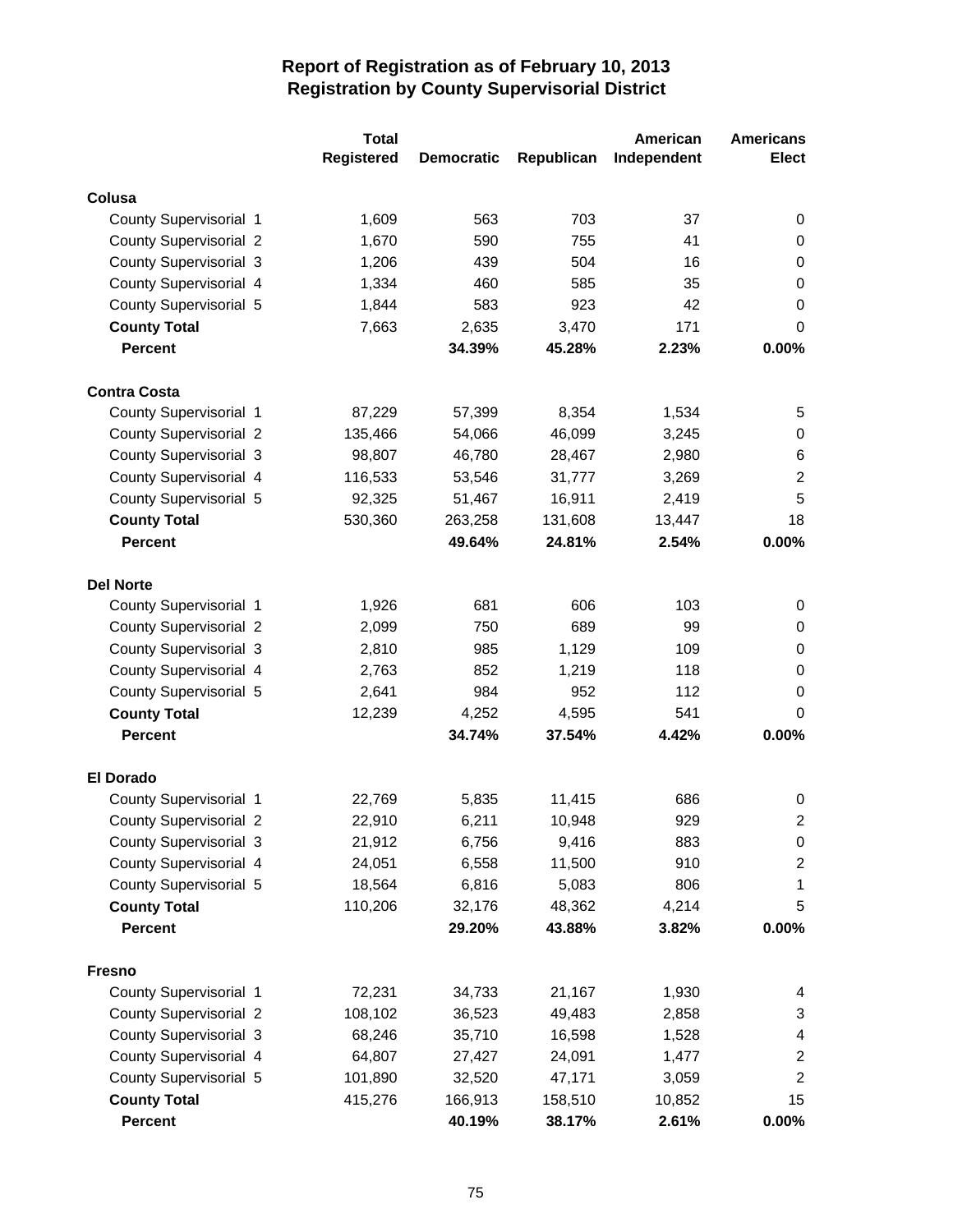|                               |       |                | Peace and      |                | <b>No Party</b>   |
|-------------------------------|-------|----------------|----------------|----------------|-------------------|
|                               | Green | Libertarian    | <b>Freedom</b> | <b>Other</b>   | <b>Preference</b> |
| Colusa                        |       |                |                |                |                   |
| County Supervisorial 1        | 4     | $\overline{7}$ | 2              | 0              | 293               |
| <b>County Supervisorial 2</b> | 1     | $\overline{4}$ | 3              | 0              | 276               |
| <b>County Supervisorial 3</b> | 5     | $\overline{7}$ | 1              | 1              | 233               |
| County Supervisorial 4        | 5     | 4              | 0              | 1              | 244               |
| County Supervisorial 5        | 4     | 8              | 6              | 0              | 278               |
| <b>County Total</b>           | 19    | 30             | 12             | $\overline{2}$ | 1,324             |
| <b>Percent</b>                | 0.25% | 0.39%          | 0.16%          | 0.03%          | 17.28%            |
|                               |       |                |                |                |                   |
| <b>Contra Costa</b>           |       |                |                |                |                   |
| County Supervisorial 1        | 1,108 | 362            | 324            | 249            | 17,894            |
| <b>County Supervisorial 2</b> | 554   | 753            | 112            | 338            | 30,299            |
| <b>County Supervisorial 3</b> | 284   | 488            | 173            | 224            | 19,405            |
| County Supervisorial 4        | 771   | 718            | 232            | 356            | 25,862            |
| County Supervisorial 5        | 561   | 496            | 280            | 288            | 19,898            |
| <b>County Total</b>           | 3,278 | 2,817          | 1,121          | 1,455          | 113,358           |
| <b>Percent</b>                | 0.62% | 0.53%          | 0.21%          | 0.27%          | 21.37%            |
|                               |       |                |                |                |                   |
| <b>Del Norte</b>              |       |                |                |                |                   |
| County Supervisorial 1        | 26    | 14             | 9              | 30             | 457               |
| <b>County Supervisorial 2</b> | 18    | 16             | 14             | 36             | 477               |
| <b>County Supervisorial 3</b> | 19    | 29             | 8              | 22             | 509               |
| County Supervisorial 4        | 13    | 15             | 11             | 31             | 504               |
| County Supervisorial 5        | 24    | 16             | $\overline{7}$ | 31             | 515               |
| <b>County Total</b>           | 100   | 90             | 49             | 150            | 2,462             |
| <b>Percent</b>                | 0.82% | 0.74%          | 0.40%          | 1.23%          | 20.12%            |
| <b>El Dorado</b>              |       |                |                |                |                   |
| County Supervisorial 1        | 58    | 191            | 15             | 168            | 4,401             |
| <b>County Supervisorial 2</b> | 130   | 210            | 56             | 178            | 4,246             |
| County Supervisorial 3        | 189   | 190            | 78             | 162            | 4,238             |
| County Supervisorial 4        | 166   | 212            | 45             | 189            | 4,469             |
| County Supervisorial 5        | 344   | 207            | 99             | 186            | 5,022             |
| <b>County Total</b>           | 887   | 1,010          | 293            | 883            | 22,376            |
| <b>Percent</b>                | 0.80% | 0.92%          | 0.27%          | 0.80%          | 20.30%            |
|                               |       |                |                |                |                   |
| <b>Fresno</b>                 |       |                |                |                |                   |
| County Supervisorial 1        | 221   | 302            | 223            | 797            | 12,854            |
| <b>County Supervisorial 2</b> | 524   | 556            | 200            | 1,302          | 16,653            |
| <b>County Supervisorial 3</b> | 341   | 306            | 307            | 768            | 12,684            |
| County Supervisorial 4        | 154   | 243            | 175            | 662            | 10,576            |
| County Supervisorial 5        | 352   | 535            | 192            | 1,241          | 16,818            |
| <b>County Total</b>           | 1,592 | 1,942          | 1,097          | 4,770          | 69,585            |
| Percent                       | 0.38% | 0.47%          | 0.26%          | 1.15%          | 16.76%            |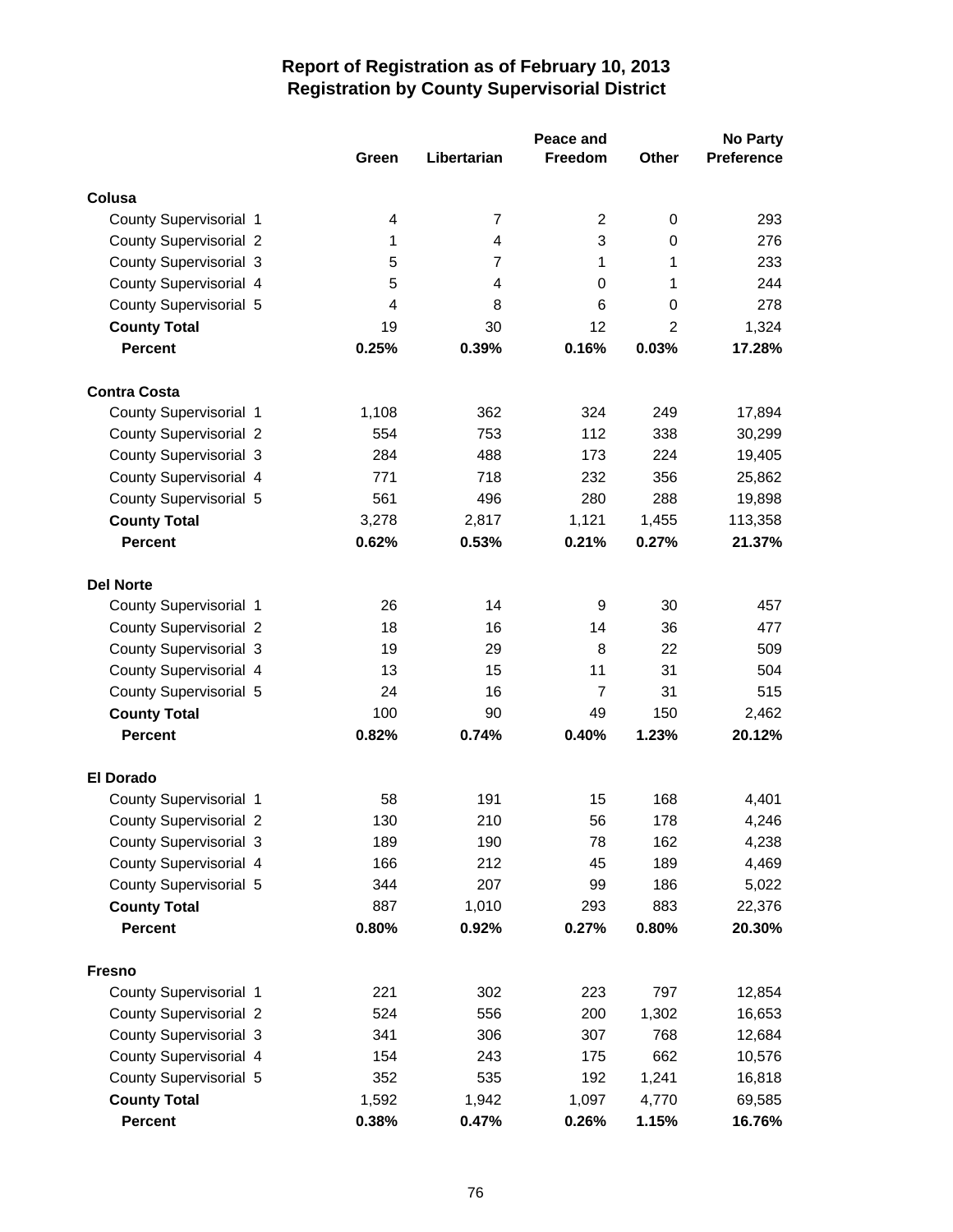|                                                  | <b>Total</b>      |                   |              | American    | <b>Americans</b>      |
|--------------------------------------------------|-------------------|-------------------|--------------|-------------|-----------------------|
|                                                  | <b>Registered</b> | <b>Democratic</b> | Republican   | Independent | <b>Elect</b>          |
| Glenn                                            |                   |                   |              |             |                       |
| County Supervisorial 1                           | 2,525             | 731               | 1,097        | 113         | 0                     |
| <b>County Supervisorial 2</b>                    | 2,480             | 792               | 1,072        | 77          | 0                     |
| <b>County Supervisorial 3</b>                    | 2,652             | 680               | 1,415        | 98          | $\pmb{0}$             |
| County Supervisorial 4                           | 2,340             | 746               | 978          | 102         | $\mathbf 0$           |
| County Supervisorial 5                           | 2,269             | 812               | 972          | 71          | $\boldsymbol{0}$      |
| <b>County Total</b>                              | 12,266            | 3,761             | 5,534        | 461         | 0                     |
| <b>Percent</b>                                   |                   | 30.66%            | 45.12%       | 3.76%       | 0.00%                 |
|                                                  |                   |                   |              |             |                       |
| <b>Humboldt</b>                                  |                   |                   |              |             |                       |
| County Supervisorial 1                           | 15,934            | 6,126             | 5,564        | 492         | 0                     |
| <b>County Supervisorial 2</b>                    | 15,204            | 5,752             | 4,555        | 582         | 0                     |
| <b>County Supervisorial 3</b>                    | 18,978            | 8,440             | 2,889        | 513         | 1                     |
| County Supervisorial 4                           | 13,884            | 5,883             | 3,383        | 467         | 0                     |
| County Supervisorial 5                           | 15,708            | 6,954             | 3,847        | 503         | 0                     |
| <b>County Total</b>                              | 79,708            | 33,155            | 20,238       | 2,557       | 1                     |
| <b>Percent</b>                                   |                   | 41.60%            | 25.39%       | 3.21%       | 0.00%                 |
| Imperial                                         |                   |                   |              |             |                       |
| County Supervisorial 1                           | 13,983            | 8,676             | 1,415        | 216         | 1                     |
| <b>County Supervisorial 2</b>                    | 12,898            | 6,075             | 3,552        | 312         | $\overline{c}$        |
| <b>County Supervisorial 3</b>                    | 11,859            | 5,263             | 3,511        | 322         | 3                     |
| County Supervisorial 4                           | 11,025            | 4,935             | 3,440        | 310         | $\mathbf 1$           |
| County Supervisorial 5                           | 10,925            | 5,650             | 2,495        | 242         | 1                     |
| <b>County Total</b>                              | 60,690            | 30,599            | 14,413       | 1,402       | 8                     |
| <b>Percent</b>                                   |                   | 50.42%            | 23.75%       | 2.31%       | 0.01%                 |
|                                                  |                   |                   |              |             |                       |
| Inyo<br>County Supervisorial 1                   |                   | 626               |              | 74          |                       |
|                                                  | 2,194             | 545               | 1,070<br>718 | 70          | 0<br>$\boldsymbol{0}$ |
| <b>County Supervisorial 2</b>                    | 1,761             |                   |              |             |                       |
| County Supervisorial 3<br>County Supervisorial 4 | 2,405             | 725<br>593        | 1,141<br>839 | 83          | 0                     |
| County Supervisorial 5                           | 1,963             |                   | 503          | 95          | $\pmb{0}$             |
|                                                  | 1,599             | 577               |              | 92          | 0                     |
| <b>County Total</b>                              | 9,922             | 3,066             | 4,271        | 414         | 0                     |
| Percent                                          |                   | 30.90%            | 43.05%       | 4.17%       | 0.00%                 |
| Kern                                             |                   |                   |              |             |                       |
| County Supervisorial 1                           | 64,874            | 22,202            | 27,601       | 2,145       | 2                     |
| <b>County Supervisorial 2</b>                    | 71,262            | 23,660            | 28,850       | 2,738       | 4                     |
| County Supervisorial 3                           | 73,733            | 24,440            | 32,583       | 2,480       | 0                     |
| County Supervisorial 4                           | 74,392            | 20,323            | 37,377       | 2,343       | 3                     |
| County Supervisorial 5                           | 48,450            | 27,911            | 10,255       | 1,231       | 3                     |
| <b>County Total</b>                              | 332,711           | 118,536           | 136,666      | 10,937      | 12                    |
| Percent                                          |                   | 35.63%            | 41.08%       | 3.29%       | $0.00\%$              |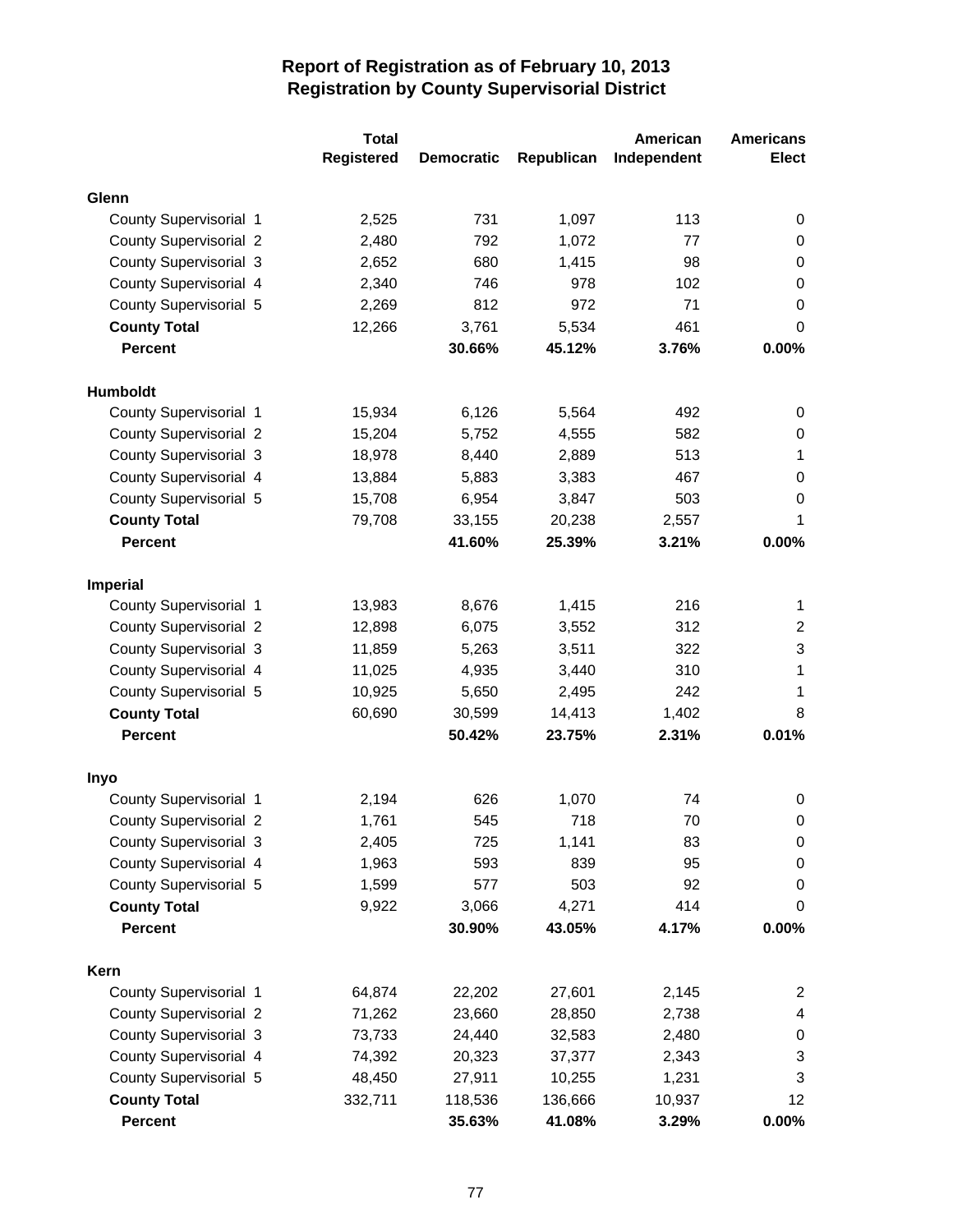|                               |       |             | Peace and      |                | <b>No Party</b>   |
|-------------------------------|-------|-------------|----------------|----------------|-------------------|
|                               | Green | Libertarian | <b>Freedom</b> | Other          | <b>Preference</b> |
| Glenn                         |       |             |                |                |                   |
| County Supervisorial 1        | 10    | 20          | 12             | 6              | 536               |
| <b>County Supervisorial 2</b> | 9     | 17          | 6              | 6              | 501               |
| <b>County Supervisorial 3</b> | 9     | 11          | 8              | 8              | 423               |
| County Supervisorial 4        | 5     | 14          | 13             | $\overline{7}$ | 475               |
| County Supervisorial 5        | 8     | 12          | 6              | 4              | 384               |
| <b>County Total</b>           | 41    | 74          | 45             | 31             | 2,319             |
| <b>Percent</b>                | 0.33% | 0.60%       | 0.37%          | 0.25%          | 18.91%            |
| <b>Humboldt</b>               |       |             |                |                |                   |
| County Supervisorial 1        | 291   | 139         | 37             | 41             | 3,244             |
| <b>County Supervisorial 2</b> | 496   | 138         | 53             | 40             | 3,588             |
| County Supervisorial 3        | 1,238 | 240         | 103            | 59             | 5,495             |
| County Supervisorial 4        | 450   | 158         | 91             | 38             | 3,414             |
| County Supervisorial 5        | 561   | 126         | 58             | 43             | 3,616             |
| <b>County Total</b>           | 3,036 | 801         | 342            | 221            | 19,357            |
| <b>Percent</b>                | 3.81% | 1.00%       | 0.43%          | 0.28%          | 24.28%            |
|                               |       |             |                |                |                   |
| <b>Imperial</b>               |       |             |                |                |                   |
| County Supervisorial 1        | 33    | 45          | 76             | 62             | 3,459             |
| <b>County Supervisorial 2</b> | 33    | 41          | 35             | 80             | 2,768             |
| <b>County Supervisorial 3</b> | 26    | 49          | 43             | 85             | 2,557             |
| County Supervisorial 4        | 25    | 42          | 50             | 67             | 2,155             |
| County Supervisorial 5        | 24    | 38          | 51             | 64             | 2,360             |
| <b>County Total</b>           | 141   | 215         | 255            | 358            | 13,299            |
| <b>Percent</b>                | 0.23% | 0.35%       | 0.42%          | 0.59%          | 21.91%            |
| Inyo                          |       |             |                |                |                   |
| County Supervisorial 1        | 21    | 15          | 3              | 9              | 376               |
| <b>County Supervisorial 2</b> | 19    | 15          | 8              | 8              | 378               |
| County Supervisorial 3        | 16    | 13          | 4              | 12             | 411               |
| County Supervisorial 4        | 9     | 18          | 5              | 6              | 398               |
| County Supervisorial 5        | 23    | 18          | 9              | 11             | 366               |
| <b>County Total</b>           | 88    | 79          | 29             | 46             | 1,929             |
| <b>Percent</b>                | 0.89% | 0.80%       | 0.29%          | 0.46%          | 19.44%            |
| Kern                          |       |             |                |                |                   |
| County Supervisorial 1        | 155   | 415         | 175            | 69             | 12,110            |
| <b>County Supervisorial 2</b> | 200   | 478         | 230            | 94             | 15,008            |
| <b>County Supervisorial 3</b> | 194   | 449         | 203            | 76             | 13,308            |
| County Supervisorial 4        | 170   | 418         | 145            | 72             | 13,541            |
| County Supervisorial 5        | 112   | 187         | 173            | 63             | 8,515             |
| <b>County Total</b>           | 831   | 1,947       | 926            | 374            | 62,482            |
| Percent                       | 0.25% | 0.59%       | 0.28%          | 0.11%          | 18.78%            |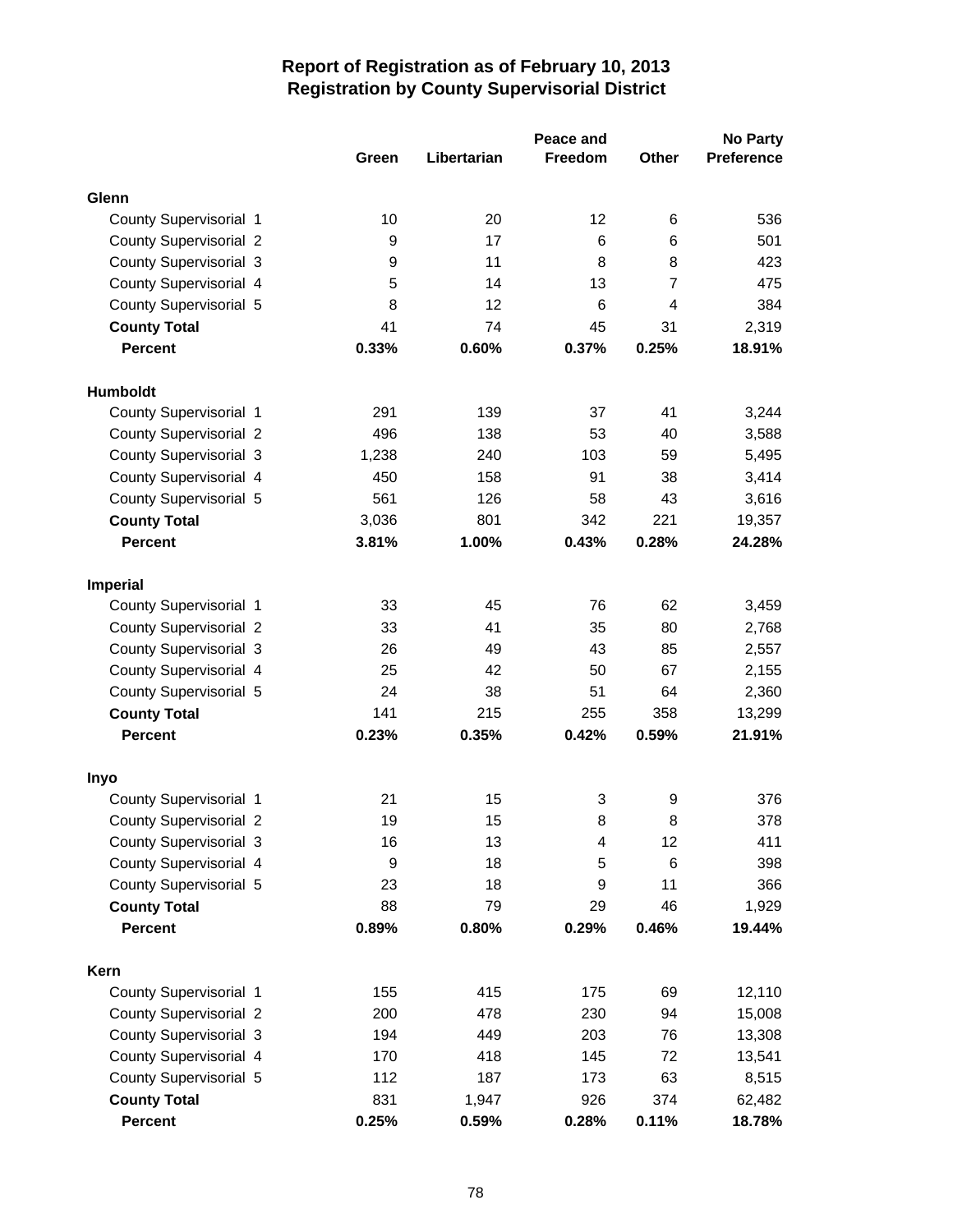|                               | <b>Total</b>      |                   |            | American    | <b>Americans</b> |
|-------------------------------|-------------------|-------------------|------------|-------------|------------------|
|                               | <b>Registered</b> | <b>Democratic</b> | Republican | Independent | <b>Elect</b>     |
| <b>Kings</b>                  |                   |                   |            |             |                  |
| County Supervisorial 1        | 8,210             | 2,689             | 3,741      | 238         | 0                |
| <b>County Supervisorial 2</b> | 7,451             | 4,057             | 2,128      | 135         | 0                |
| <b>County Supervisorial 3</b> | 10,769            | 2,932             | 5,694      | 296         | 0                |
| County Supervisorial 4        | 9,881             | 3,751             | 4,198      | 234         | 1                |
| County Supervisorial 5        | 12,174            | 3,907             | 6,132      | 333         | 1                |
| <b>County Total</b>           | 48,485            | 17,336            | 21,893     | 1,236       | $\overline{2}$   |
| <b>Percent</b>                |                   | 35.76%            | 45.15%     | 2.55%       | 0.00%            |
|                               |                   |                   |            |             |                  |
| Lake                          |                   |                   |            |             |                  |
| County Supervisorial 1        | 7,418             | 2,882             | 2,176      | 283         | 0                |
| <b>County Supervisorial 2</b> | 5,853             | 2,636             | 1,050      | 250         | 1                |
| <b>County Supervisorial 3</b> | 7,080             | 2,971             | 1,779      | 315         | 1                |
| County Supervisorial 4        | 7,451             | 2,846             | 2,506      | 266         | 0                |
| County Supervisorial 5        | 7,330             | 2,950             | 2,153      | 285         | 0                |
| <b>County Total</b>           | 35,132            | 14,285            | 9,664      | 1,399       | $\overline{2}$   |
| <b>Percent</b>                |                   | 40.66%            | 27.51%     | 3.98%       | 0.01%            |
| Lassen                        |                   |                   |            |             |                  |
| County Supervisorial 1        | 3,074             | 856               | 1,363      | 172         | 0                |
| <b>County Supervisorial 2</b> | 2,256             | 594               | 968        | 131         | 0                |
| <b>County Supervisorial 3</b> | 3,363             | 718               | 1,808      | 173         | 0                |
| County Supervisorial 4        | 2,684             | 675               | 1,343      | 111         | $\boldsymbol{0}$ |
| County Supervisorial 5        | 2,555             | 558               | 1,205      | 139         | 1                |
| <b>County Total</b>           | 13,932            | 3,401             | 6,687      | 726         | 1                |
| <b>Percent</b>                |                   | 24.41%            | 48.00%     | 5.21%       | 0.01%            |
| <b>Los Angeles</b>            |                   |                   |            |             |                  |
| County Supervisorial 1        | 800,359           | 444,316           | 128,936    | 15,523      | 420              |
| <b>County Supervisorial 2</b> | 907,112           | 594,503           | 92,828     | 17,307      | 461              |
| <b>County Supervisorial 3</b> | 1,046,073         | 545,647           | 194,165    | 23,620      | 1,137            |
| County Supervisorial 4        | 1,060,815         | 482,716           | 290,533    | 24,990      | 386              |
| County Supervisorial 5        | 1,051,044         |                   | 342,045    |             | 179              |
|                               | 4,865,403         | 419,297           |            | 27,615      |                  |
| <b>County Total</b>           |                   | 2,486,479         | 1,048,507  | 109,055     | 2,583            |
| <b>Percent</b>                |                   | 51.11%            | 21.55%     | 2.24%       | 0.05%            |
| <b>Madera</b>                 |                   |                   |            |             |                  |
| County Supervisorial 1        | 11,382            | 3,642             | 5,433      | 314         | 0                |
| County Supervisorial 2        | 10,144            | 3,399             | 4,481      | 315         | 0                |
| <b>County Supervisorial 3</b> | 10,800            | 4,266             | 4,228      | 271         | 0                |
| County Supervisorial 4        | 5,268             | 2,808             | 1,212      | 131         | 0                |
| County Supervisorial 5        | 16,188            | 4,097             | 8,504      | 584         | 0                |
| <b>County Total</b>           | 53,782            | 18,212            | 23,858     | 1,615       | 0                |
| Percent                       |                   | 33.86%            | 44.36%     | 3.00%       | $0.00\%$         |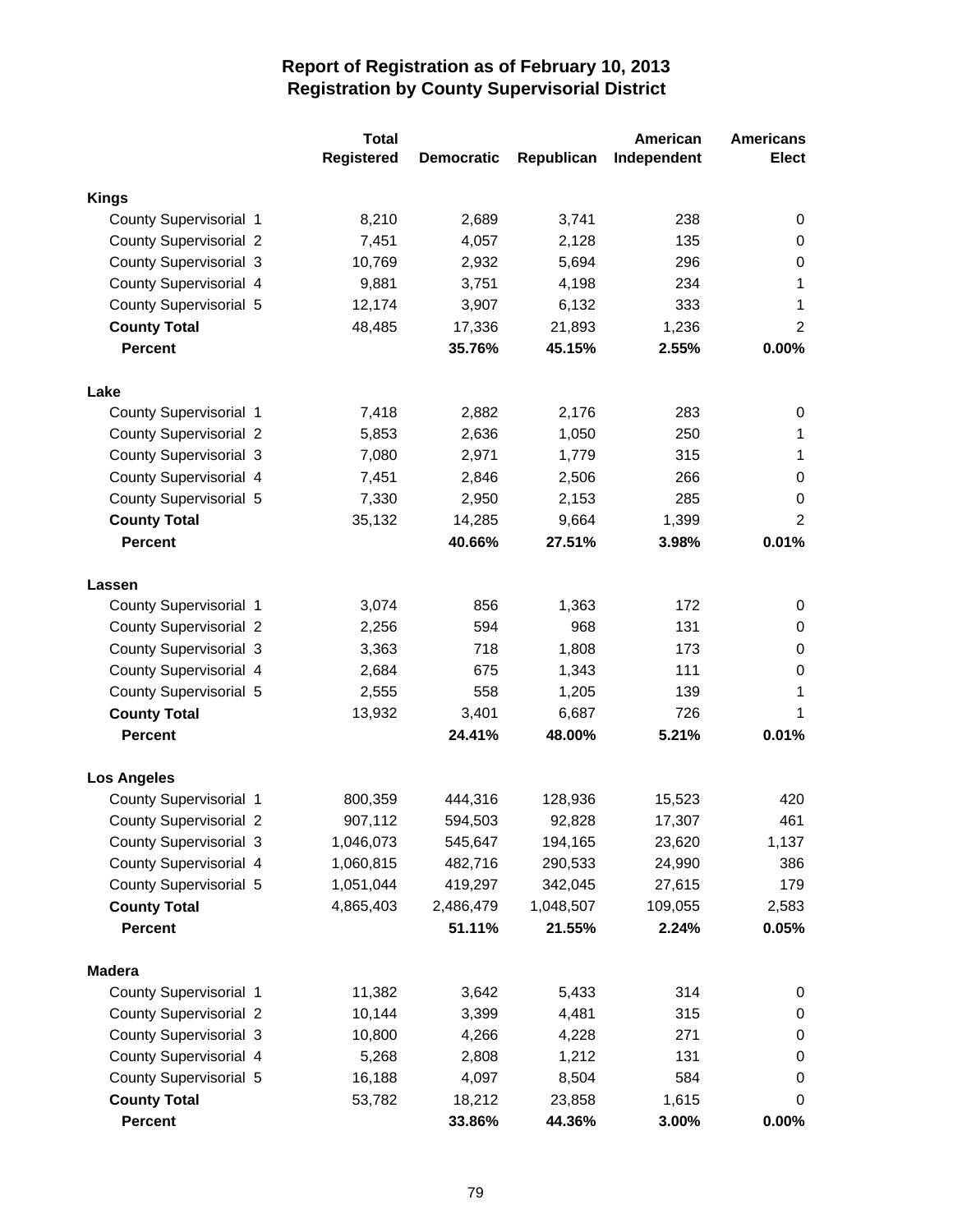|                               |                |             | Peace and      |                  | <b>No Party</b>   |
|-------------------------------|----------------|-------------|----------------|------------------|-------------------|
|                               | Green          | Libertarian | <b>Freedom</b> | Other            | <b>Preference</b> |
| <b>Kings</b>                  |                |             |                |                  |                   |
| County Supervisorial 1        | 11             | 35          | 14             | 27               | 1,455             |
| <b>County Supervisorial 2</b> | 14             | 23          | 14             | 16               | 1,064             |
| <b>County Supervisorial 3</b> | 27             | 56          | 16             | 33               | 1,715             |
| County Supervisorial 4        | 14             | 46          | 20             | 40               | 1,577             |
| County Supervisorial 5        | 28             | 54          | 22             | 45               | 1,652             |
| <b>County Total</b>           | 94             | 214         | 86             | 161              | 7,463             |
| <b>Percent</b>                | 0.19%          | 0.44%       | 0.18%          | 0.33%            | 15.39%            |
|                               |                |             |                |                  |                   |
| Lake                          |                |             |                |                  |                   |
| County Supervisorial 1        | 104            | 56          | 26             | 14               | 1,877             |
| <b>County Supervisorial 2</b> | 68             | 40          | 39             | 10               | 1,759             |
| <b>County Supervisorial 3</b> | 113            | 59          | 39             | 21               | 1,782             |
| County Supervisorial 4        | 87             | 69          | 27             | 16               | 1,634             |
| County Supervisorial 5        | 106            | 54          | 26             | 10               | 1,746             |
| <b>County Total</b>           | 478            | 278         | 157            | 71               | 8,798             |
| <b>Percent</b>                | 1.36%          | 0.79%       | 0.45%          | 0.20%            | 25.04%            |
| Lassen                        |                |             |                |                  |                   |
| County Supervisorial 1        | 9              | 14          | 6              | 17               | 637               |
| <b>County Supervisorial 2</b> | $\overline{7}$ | 18          | 12             | 13               | 513               |
| <b>County Supervisorial 3</b> | 12             | 27          | $\overline{c}$ | 22               | 601               |
| County Supervisorial 4        | 11             | 12          | 9              | 6                | 517               |
| County Supervisorial 5        | 4              | 24          | 8              | $\boldsymbol{9}$ | 607               |
| <b>County Total</b>           | 43             | 95          | 37             | 67               | 2,875             |
| <b>Percent</b>                | 0.31%          | 0.68%       | 0.27%          | 0.48%            | 20.64%            |
| <b>Los Angeles</b>            |                |             |                |                  |                   |
| County Supervisorial 1        | 4,108          | 3,668       | 6,734          | 41,181           | 155,473           |
| <b>County Supervisorial 2</b> | 3,885          | 3,343       | 5,411          | 47,611           | 141,763           |
| <b>County Supervisorial 3</b> | 6,840          | 6,573       | 4,218          | 66,812           | 197,061           |
| County Supervisorial 4        | 4,873          | 6,105       | 4,780          | 54,181           | 192,251           |
| County Supervisorial 5        | 4,828          | 6,119       | 3,807          | 52,395           | 194,759           |
| <b>County Total</b>           | 24,534         | 25,808      | 24,950         | 262,180          | 881,307           |
| <b>Percent</b>                | 0.50%          | 0.53%       | 0.51%          | 5.39%            | 18.11%            |
|                               |                |             |                |                  |                   |
| <b>Madera</b>                 |                |             |                |                  |                   |
| County Supervisorial 1        | 36             | 45          | 20             | 46               | 1,846             |
| <b>County Supervisorial 2</b> | 26             | 50          | 29             | 36               | 1,808             |
| <b>County Supervisorial 3</b> | 27             | 44          | 32             | 33               | 1,899             |
| County Supervisorial 4        | 7              | 13          | 22             | 8                | 1,067             |
| County Supervisorial 5        | 112            | 112         | 28             | 68               | 2,683             |
| <b>County Total</b>           | 208            | 264         | 131            | 191              | 9,303             |
| Percent                       | 0.39%          | 0.49%       | 0.24%          | 0.36%            | 17.30%            |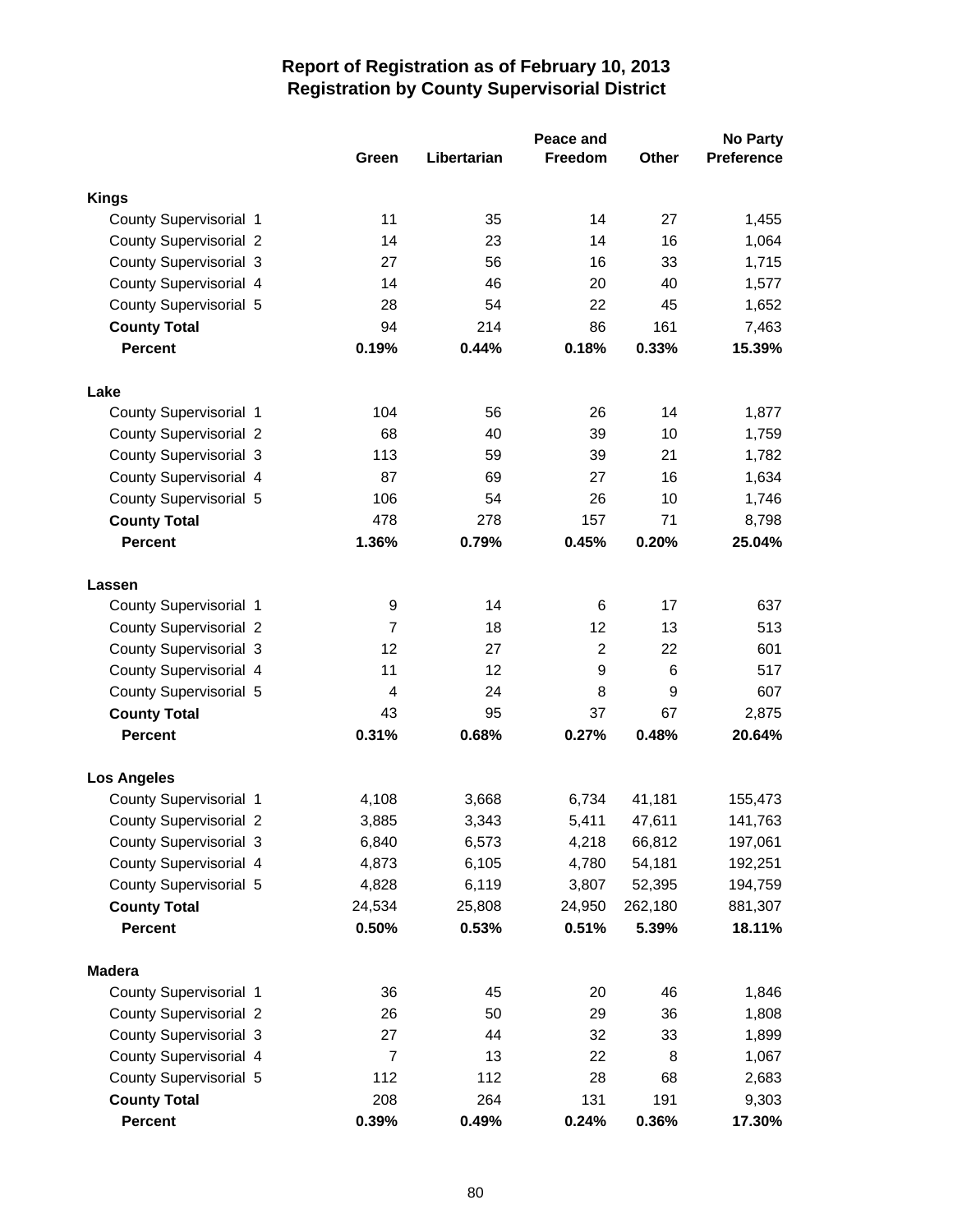|                               | <b>Total</b>      |                   |            | American    | <b>Americans</b> |
|-------------------------------|-------------------|-------------------|------------|-------------|------------------|
|                               | <b>Registered</b> | <b>Democratic</b> | Republican | Independent | <b>Elect</b>     |
| <b>Marin</b>                  |                   |                   |            |             |                  |
| County Supervisorial 1        | 31,839            | 17,312            | 6,142      | 629         | 0                |
| <b>County Supervisorial 2</b> | 34,374            | 19,734            | 5,304      | 686         | 1                |
| <b>County Supervisorial 3</b> | 34,557            | 18,920            | 5,806      | 659         | 1                |
| County Supervisorial 4        | 24,547            | 13,697            | 4,048      | 519         | $\overline{2}$   |
| County Supervisorial 5        | 28,933            | 14,190            | 6,816      | 810         | $\boldsymbol{0}$ |
| <b>County Total</b>           | 154,250           | 83,853            | 28,116     | 3,303       | 4                |
| <b>Percent</b>                |                   | 54.36%            | 18.23%     | 2.14%       | 0.00%            |
|                               |                   |                   |            |             |                  |
| <b>Mariposa</b>               |                   |                   |            |             |                  |
| County Supervisorial 1        | 1,940             | 781               | 581        | 76          | 1                |
| <b>County Supervisorial 2</b> | 1,778             | 461               | 784        | 115         | 0                |
| <b>County Supervisorial 3</b> | 2,288             | 603               | 1,147      | 113         | 0                |
| County Supervisorial 4        | 2,066             | 636               | 980        | 62          | 0                |
| County Supervisorial 5        | 2,541             | 675               | 1,259      | 93          | 0                |
| <b>County Total</b>           | 10,613            | 3,156             | 4,751      | 459         | 1                |
| <b>Percent</b>                |                   | 29.74%            | 44.77%     | 4.32%       | 0.01%            |
| <b>Mendocino</b>              |                   |                   |            |             |                  |
| County Supervisorial 1        | 9,748             | 3,898             | 2,975      | 333         | 0                |
| <b>County Supervisorial 2</b> | 8,207             | 3,863             | 1,916      | 261         | 0                |
| <b>County Supervisorial 3</b> | 10,409            | 4,551             | 2,076      | 435         | 1                |
| County Supervisorial 4        | 9,702             | 4,974             | 1,759      | 327         | 0                |
| County Supervisorial 5        | 10,927            | 5,442             | 1,924      | 323         | 0                |
| <b>County Total</b>           | 48,993            | 22,728            | 10,650     | 1,679       | 1                |
| <b>Percent</b>                |                   | 46.39%            | 21.74%     | 3.43%       | 0.00%            |
| <b>Merced</b>                 |                   |                   |            |             |                  |
| County Supervisorial 1        | 15,385            | 8,496             | 3,681      | 355         | 1                |
| <b>County Supervisorial 2</b> | 25,991            | 11,031            | 8,841      | 825         | 1                |
| <b>County Supervisorial 3</b> | 21,393            | 8,514             | 7,894      | 719         | 0                |
| County Supervisorial 4        | 17,546            | 7,067             | 6,677      | 531         | 0                |
| County Supervisorial 5        | 18,559            | 8,873             | 5,674      | 586         | 0                |
| <b>County Total</b>           | 98,874            | 43,981            | 32,767     | 3,016       | 2                |
| <b>Percent</b>                |                   | 44.48%            | 33.14%     | 3.05%       | 0.00%            |
|                               |                   |                   |            |             |                  |
| <b>Modoc</b>                  |                   |                   |            |             |                  |
| County Supervisorial 1        | 1,083             | 277               | 535        | 52          | 0                |
| County Supervisorial 2        | 1,122             | 314               | 532        | 67          | $\pmb{0}$        |
| <b>County Supervisorial 3</b> | 1,101             | 298               | 503        | 48          | $\pmb{0}$        |
| County Supervisorial 4        | 1,035             | 267               | 529        | 46          | $\pmb{0}$        |
| County Supervisorial 5        | 932               | 208               | 535        | 49          | 0                |
| <b>County Total</b>           | 5,273             | 1,364             | 2,634      | 262         | 0                |
| Percent                       |                   | 25.87%            | 49.95%     | 4.97%       | $0.00\%$         |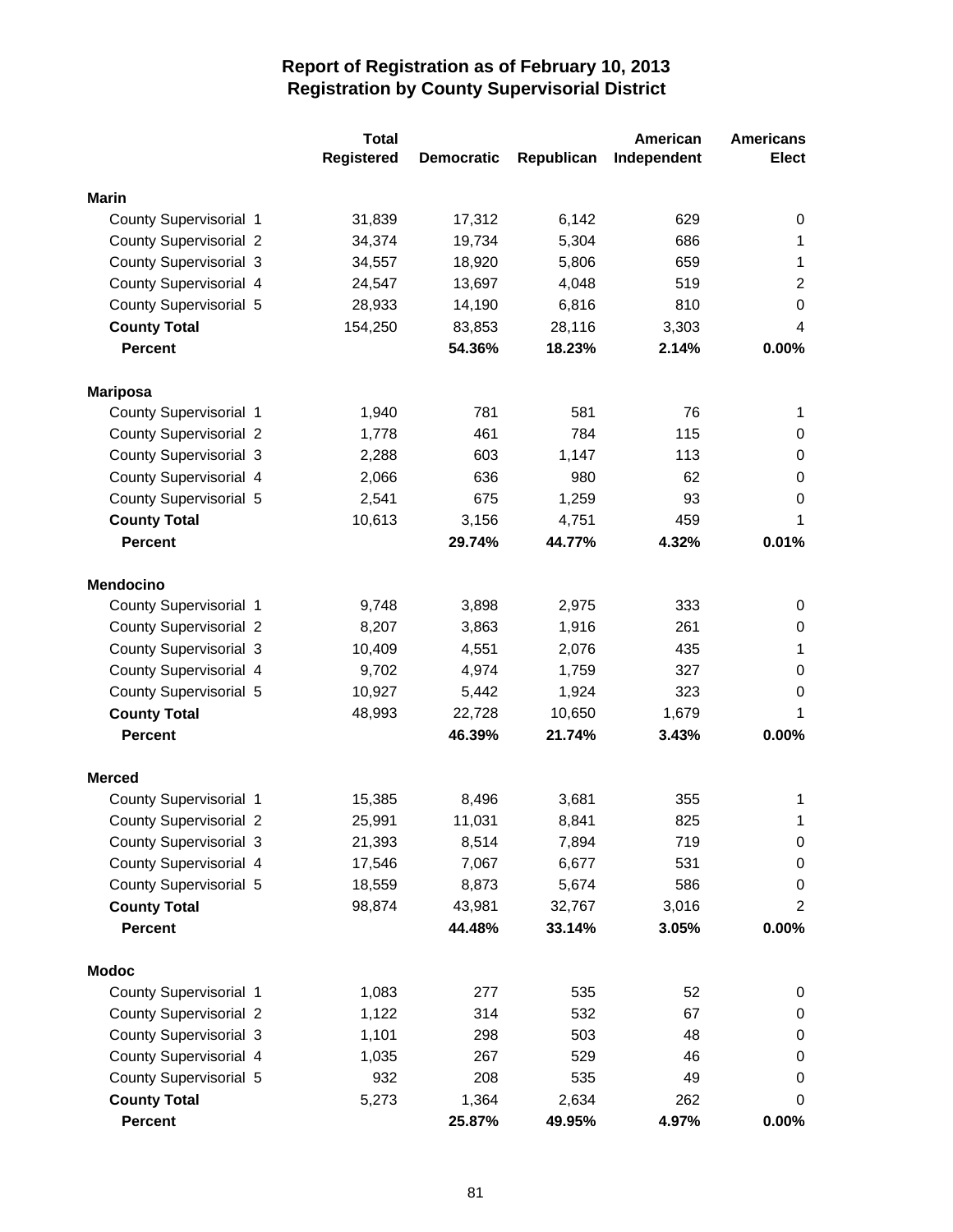|                               |       |             | Peace and      |                | <b>No Party</b>   |
|-------------------------------|-------|-------------|----------------|----------------|-------------------|
|                               | Green | Libertarian | <b>Freedom</b> | <b>Other</b>   | <b>Preference</b> |
| <b>Marin</b>                  |       |             |                |                |                   |
| County Supervisorial 1        | 408   | 175         | 58             | 85             | 7,030             |
| <b>County Supervisorial 2</b> | 690   | 189         | 52             | 78             | 7,640             |
| <b>County Supervisorial 3</b> | 324   | 173         | 44             | 93             | 8,537             |
| County Supervisorial 4        | 485   | 139         | 50             | 85             | 5,522             |
| County Supervisorial 5        | 299   | 161         | 50             | 85             | 6,522             |
| <b>County Total</b>           | 2,206 | 837         | 254            | 426            | 35,251            |
| <b>Percent</b>                | 1.43% | 0.54%       | 0.16%          | 0.28%          | 22.85%            |
|                               |       |             |                |                |                   |
| <b>Mariposa</b>               |       |             |                |                |                   |
| County Supervisorial 1        | 50    | 17          | 4              | 37             | 393               |
| <b>County Supervisorial 2</b> | 11    | 19          | $\mathbf{1}$   | 24             | 363               |
| <b>County Supervisorial 3</b> | 19    | 13          | 3              | 32             | 358               |
| County Supervisorial 4        | 14    | 18          | 3              | 28             | 325               |
| County Supervisorial 5        | 23    | 30          | 11             | 34             | 416               |
| <b>County Total</b>           | 117   | 97          | 22             | 155            | 1,855             |
| <b>Percent</b>                | 1.10% | 0.91%       | 0.21%          | 1.46%          | 17.48%            |
| <b>Mendocino</b>              |       |             |                |                |                   |
| County Supervisorial 1        | 269   | 80          | 44             | 33             | 2,116             |
| <b>County Supervisorial 2</b> | 202   | 64          | 33             | 22             | 1,846             |
| <b>County Supervisorial 3</b> | 505   | 91          | 91             | 72             | 2,587             |
| County Supervisorial 4        | 351   | 82          | 50             | 29             | 2,130             |
| County Supervisorial 5        | 530   | 114         | 63             | 35             | 2,496             |
| <b>County Total</b>           | 1,857 | 431         | 281            | 191            | 11,175            |
| <b>Percent</b>                | 3.79% | 0.88%       | 0.57%          | 0.39%          | 22.81%            |
| <b>Merced</b>                 |       |             |                |                |                   |
| County Supervisorial 1        | 55    | 50          | 59             | 27             | 2,661             |
| <b>County Supervisorial 2</b> | 250   | 127         | 80             | 37             | 4,799             |
| County Supervisorial 3        | 125   | 116         | 63             | 48             | 3,914             |
| County Supervisorial 4        | 63    | 102         | 54             | 26             | 3,026             |
| County Supervisorial 5        | 75    | 88          | 62             | 42             | 3,159             |
| <b>County Total</b>           | 568   | 483         | 318            | 180            | 17,559            |
| <b>Percent</b>                | 0.57% | 0.49%       | 0.32%          | 0.18%          | 17.76%            |
|                               |       |             |                |                |                   |
| <b>Modoc</b>                  |       |             |                |                |                   |
| County Supervisorial 1        | 7     | 15          | 1              | 1              | 195               |
| <b>County Supervisorial 2</b> | 3     | 9           | 2              | 2              | 193               |
| <b>County Supervisorial 3</b> | 6     | 6           | 1              | $\overline{c}$ | 237               |
| County Supervisorial 4        | 0     | 10          | 1              | 3              | 179               |
| County Supervisorial 5        | 5     | 5           | 1              | $\overline{c}$ | 127               |
| <b>County Total</b>           | 21    | 45          | 6              | 10             | 931               |
| Percent                       | 0.40% | 0.85%       | 0.11%          | 0.19%          | 17.66%            |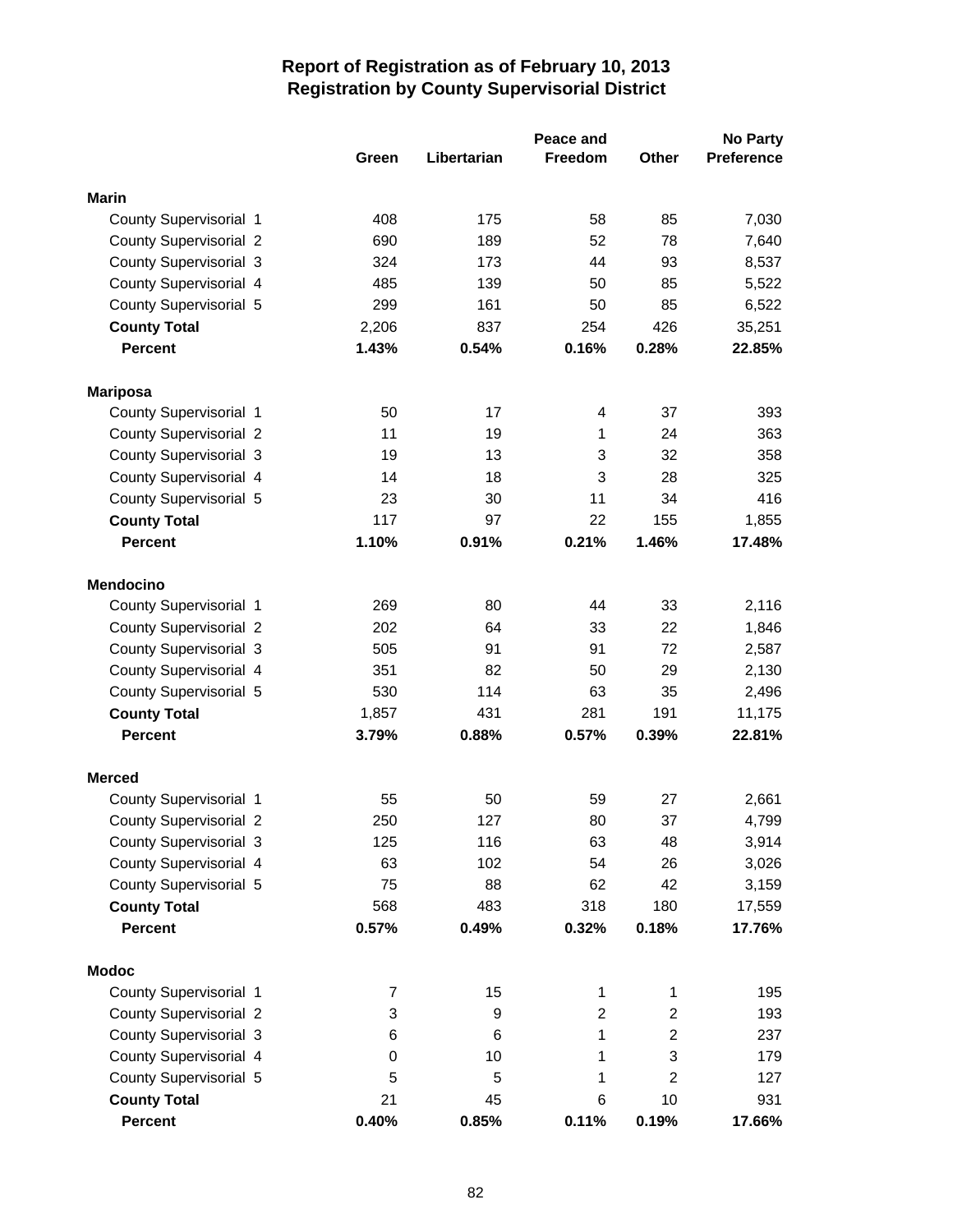|                               | <b>Total</b>      |                   |            | American    | <b>Americans</b> |
|-------------------------------|-------------------|-------------------|------------|-------------|------------------|
|                               | <b>Registered</b> | <b>Democratic</b> | Republican | Independent | <b>Elect</b>     |
| <b>Mono</b>                   |                   |                   |            |             |                  |
| County Supervisorial 1        | 733               | 268               | 178        | 23          | 0                |
| <b>County Supervisorial 2</b> | 1,555             | 520               | 614        | 78          | 0                |
| <b>County Supervisorial 3</b> | 1,389             | 437               | 479        | 61          | 0                |
| County Supervisorial 4        | 1,310             | 374               | 599        | 53          | $\boldsymbol{0}$ |
| County Supervisorial 5        | 1,013             | 371               | 297        | 33          | 0                |
| <b>County Total</b>           | 6,000             | 1,970             | 2,167      | 248         | 0                |
| <b>Percent</b>                |                   | 32.83%            | 36.12%     | 4.13%       | 0.00%            |
|                               |                   |                   |            |             |                  |
| <b>Monterey</b>               |                   |                   |            |             |                  |
| County Supervisorial 1        | 21,226            | 13,987            | 2,946      | 341         | 1                |
| <b>County Supervisorial 2</b> | 35,447            | 19,489            | 7,684      | 792         | $\overline{2}$   |
| <b>County Supervisorial 3</b> | 23,030            | 13,672            | 4,722      | 450         | $\overline{2}$   |
| County Supervisorial 4        | 35,347            | 17,625            | 8,412      | 940         | 6                |
| County Supervisorial 5        | 53,195            | 22,267            | 16,957     | 1,404       | 1                |
| <b>County Total</b>           | 168,245           | 87,040            | 40,721     | 3,927       | 12               |
| <b>Percent</b>                |                   | 51.73%            | 24.20%     | 2.33%       | 0.01%            |
| <b>Napa</b>                   |                   |                   |            |             |                  |
| County Supervisorial 1        | 12,679            | 6,098             | 3,160      | 383         | 0                |
| <b>County Supervisorial 2</b> | 15,346            | 7,111             | 4,430      | 434         | 1                |
| <b>County Supervisorial 3</b> | 15,613            | 6,723             | 4,560      | 482         | 0                |
| County Supervisorial 4        | 13,767            | 6,197             | 3,904      | 443         | 1                |
| County Supervisorial 5        | 14,117            | 7,053             | 3,088      | 405         | 1                |
| <b>County Total</b>           | 71,522            | 33,182            | 19,142     | 2,147       | 3                |
| <b>Percent</b>                |                   | 46.39%            | 26.76%     | 3.00%       | 0.00%            |
| <b>Nevada</b>                 |                   |                   |            |             |                  |
| County Supervisorial 1        | 13,911            | 5,042             | 4,888      | 438         | 0                |
| <b>County Supervisorial 2</b> | 13,288            | 3,525             | 6,474      | 463         | $\boldsymbol{0}$ |
| <b>County Supervisorial 3</b> | 11,204            | 3,941             | 4,001      | 407         | 0                |
| County Supervisorial 4        | 12,945            | 3,891             | 5,323      | 489         | 1                |
| County Supervisorial 5        | 10,209            | 3,899             | 2,629      | 411         | 0                |
| <b>County Total</b>           | 61,557            | 20,298            | 23,315     | 2,208       | 1                |
| <b>Percent</b>                |                   | 32.97%            | 37.88%     | 3.59%       | 0.00%            |
| Orange                        |                   |                   |            |             |                  |
| County Supervisorial 1        | 203,495           | 85,610            | 64,537     | 4,378       | 78               |
| <b>County Supervisorial 2</b> | 326,078           | 94,885            | 145,721    | 9,170       | 51               |
| <b>County Supervisorial 3</b> | 298,059           | 86,535            | 129,471    | 7,440       | 33               |
| County Supervisorial 4        | 235,170           | 86,461            | 85,962     | 5,951       | 42               |
| County Supervisorial 5        | 334,863           | 89,387            | 157,934    | 10,025      | 40               |
| <b>County Total</b>           | 1,397,665         | 442,878           | 583,625    | 36,964      | 244              |
| Percent                       |                   | 31.69%            | 41.76%     | 2.64%       | $0.02\%$         |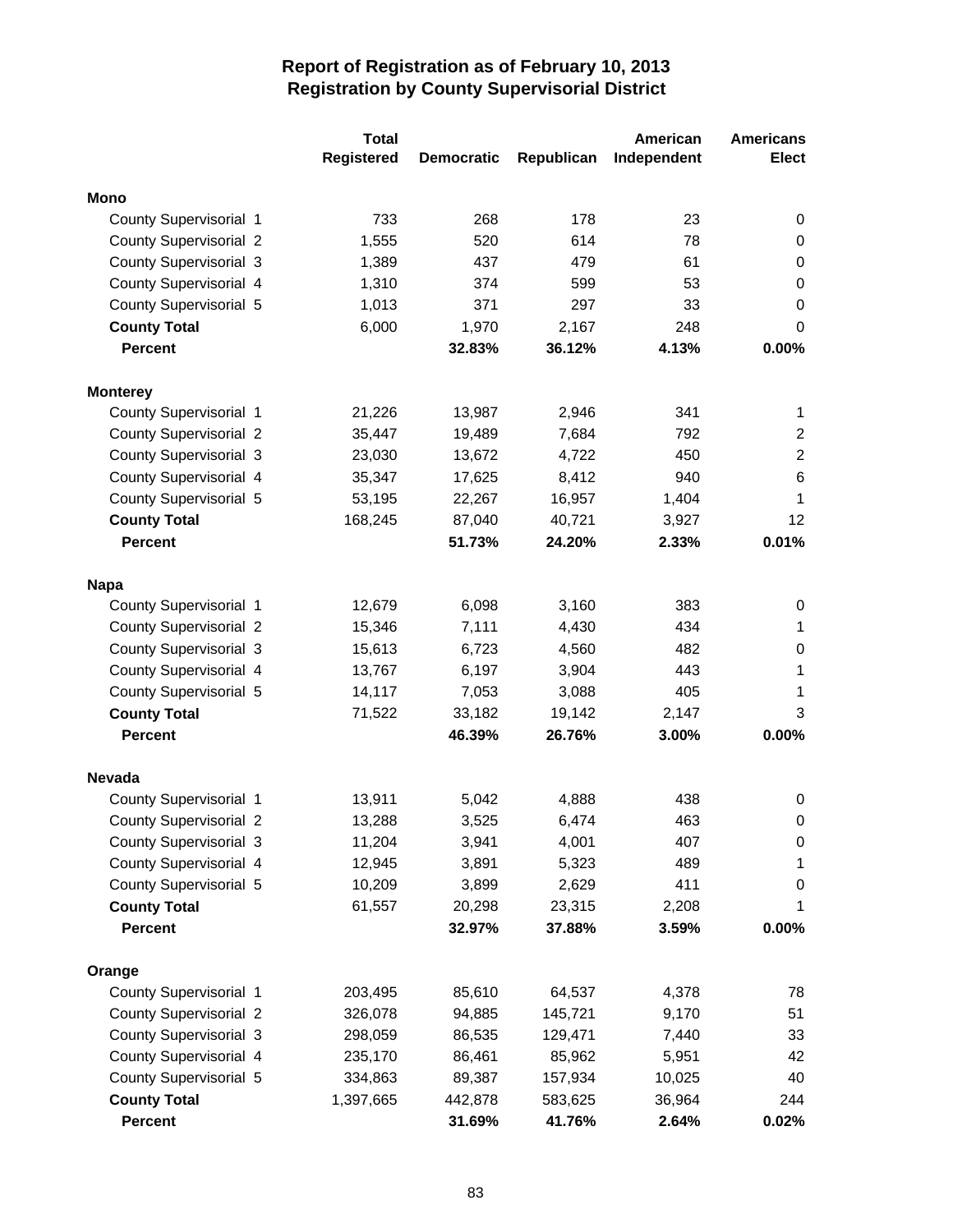|                               |       |                | Peace and      |              | <b>No Party</b>   |
|-------------------------------|-------|----------------|----------------|--------------|-------------------|
|                               | Green | Libertarian    | <b>Freedom</b> | <b>Other</b> | <b>Preference</b> |
| <b>Mono</b>                   |       |                |                |              |                   |
| County Supervisorial 1        | 12    | $\overline{7}$ | 1              | 0            | 244               |
| <b>County Supervisorial 2</b> | 9     | 8              | 3              | 0            | 323               |
| <b>County Supervisorial 3</b> | 20    | $\overline{7}$ | 6              | 3            | 376               |
| County Supervisorial 4        | 4     | 8              | 4              | 1            | 267               |
| County Supervisorial 5        | 17    | 13             | 3              | 1            | 278               |
| <b>County Total</b>           | 62    | 43             | 17             | 5            | 1,488             |
| <b>Percent</b>                | 1.03% | 0.72%          | 0.28%          | 0.08%        | 24.80%            |
|                               |       |                |                |              |                   |
| <b>Monterey</b>               |       |                |                |              |                   |
| County Supervisorial 1        | 53    | 57             | 66             | 28           | 3,747             |
| <b>County Supervisorial 2</b> | 219   | 169            | 80             | 50           | 6,962             |
| County Supervisorial 3        | 63    | 78             | 75             | 30           | 3,938             |
| County Supervisorial 4        | 244   | 201            | 80             | 47           | 7,792             |
| County Supervisorial 5        | 550   | 347            | 91             | 86           | 11,492            |
| <b>County Total</b>           | 1,129 | 852            | 392            | 241          | 33,931            |
| <b>Percent</b>                | 0.67% | 0.51%          | 0.23%          | 0.14%        | 20.17%            |
|                               |       |                |                |              |                   |
| <b>Napa</b>                   |       |                |                |              |                   |
| County Supervisorial 1        | 192   | 95             | 38             | 74           | 2,639             |
| <b>County Supervisorial 2</b> | 142   | 89             | 49             | 69           | 3,021             |
| <b>County Supervisorial 3</b> | 165   | 103            | 41             | 92           | 3,447             |
| County Supervisorial 4        | 163   | 93             | 46             | 69           | 2,851             |
| County Supervisorial 5        | 122   | 59             | 29             | 70           | 3,290             |
| <b>County Total</b>           | 784   | 439            | 203            | 374          | 15,248            |
| <b>Percent</b>                | 1.10% | 0.61%          | 0.28%          | 0.52%        | 21.32%            |
| <b>Nevada</b>                 |       |                |                |              |                   |
| County Supervisorial 1        | 388   | 131            | 35             | 29           | 2,960             |
| <b>County Supervisorial 2</b> | 224   | 118            | 20             | 33           | 2,431             |
| County Supervisorial 3        | 218   | 108            | 27             | 25           | 2,477             |
| County Supervisorial 4        | 371   | 115            | 42             | 40           | 2,673             |
| County Supervisorial 5        | 220   | 113            | 16             | 13           | 2,908             |
| <b>County Total</b>           | 1,421 | 585            | 140            | 140          | 13,449            |
| <b>Percent</b>                | 2.31% | 0.95%          | 0.23%          | 0.23%        | 21.85%            |
|                               |       |                |                |              |                   |
| Orange                        |       |                |                |              |                   |
| County Supervisorial 1        | 679   | 1,259          | 805            | 704          | 45,445            |
| <b>County Supervisorial 2</b> | 1,433 | 2,898          | 667            | 1,249        | 70,004            |
| <b>County Supervisorial 3</b> | 1,158 | 2,375          | 603            | 956          | 69,488            |
| County Supervisorial 4        | 941   | 1,688          | 675            | 845          | 52,605            |
| County Supervisorial 5        | 1,281 | 2,604          | 580            | 1,038        | 71,974            |
| <b>County Total</b>           | 5,492 | 10,824         | 3,330          | 4,792        | 309,516           |
| <b>Percent</b>                | 0.39% | 0.77%          | 0.24%          | 0.34%        | 22.15%            |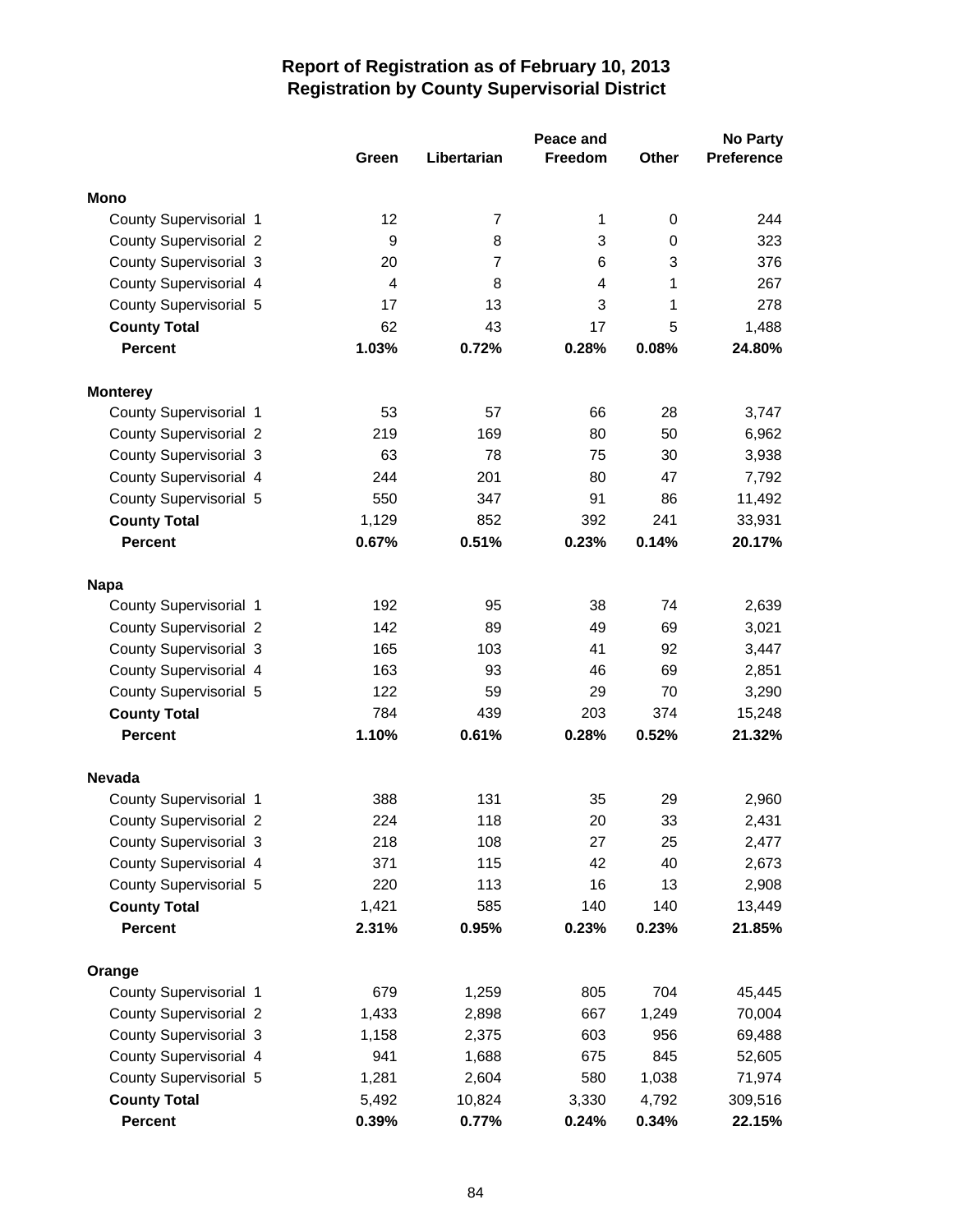|                               | <b>Total</b>      |                   |            | American    | <b>Americans</b> |
|-------------------------------|-------------------|-------------------|------------|-------------|------------------|
|                               | <b>Registered</b> | <b>Democratic</b> | Republican | Independent | <b>Elect</b>     |
| <b>Placer</b>                 |                   |                   |            |             |                  |
| County Supervisorial 1        | 42,306            | 12,429            | 19,304     | 971         | 2                |
| <b>County Supervisorial 2</b> | 39,209            | 10,749            | 19,352     | 890         | $\sqrt{3}$       |
| <b>County Supervisorial 3</b> | 40,920            | 10,824            | 19,962     | 964         | 1                |
| County Supervisorial 4        | 43,986            | 11,746            | 21,717     | 889         | $\overline{2}$   |
| County Supervisorial 5        | 41,604            | 12,509            | 17,482     | 1,008       | $\overline{2}$   |
| <b>County Total</b>           | 208,025           | 58,257            | 97,817     | 4,722       | 10               |
| <b>Percent</b>                |                   | 28.00%            | 47.02%     | 2.27%       | 0.00%            |
|                               |                   |                   |            |             |                  |
| <b>Plumas</b>                 |                   |                   |            |             |                  |
| County Supervisorial 1        | 2,201             | 616               | 942        | 137         | 0                |
| <b>County Supervisorial 2</b> | 2,644             | 933               | 950        | 125         | 0                |
| <b>County Supervisorial 3</b> | 2,811             | 747               | 1,425      | 134         | $\overline{2}$   |
| County Supervisorial 4        | 2,453             | 845               | 921        | 118         | $\boldsymbol{0}$ |
| County Supervisorial 5        | 2,903             | 927               | 1,290      | 130         | 0                |
| <b>County Total</b>           | 13,012            | 4,068             | 5,528      | 644         | $\overline{2}$   |
| <b>Percent</b>                |                   | 31.26%            | 42.48%     | 4.95%       | 0.02%            |
| <b>Riverside</b>              |                   |                   |            |             |                  |
| County Supervisorial 1        | 190,386           | 65,668            | 79,503     | 5,710       | 17               |
| <b>County Supervisorial 2</b> | 175,642           | 62,670            | 71,337     | 4,744       | 10               |
| <b>County Supervisorial 3</b> | 198,693           | 56,252            | 91,046     | 7,419       | 11               |
| County Supervisorial 4        | 176,114           | 75,208            | 63,907     | 4,571       | 6                |
| County Supervisorial 5        | 193,121           | 81,134            | 71,981     | 5,369       | 9                |
| <b>County Total</b>           | 933,956           | 340,932           | 377,774    | 27,813      | 53               |
| <b>Percent</b>                |                   | 36.50%            | 40.45%     | 2.98%       | 0.01%            |
| <b>Sacramento</b>             |                   |                   |            |             |                  |
| County Supervisorial 1        | 130,695           | 67,092            | 28,003     | 3,462       | $\overline{7}$   |
| <b>County Supervisorial 2</b> | 126,878           | 67,942            | 29,403     | 3,038       | 6                |
| <b>County Supervisorial 3</b> | 148,766           | 62,587            | 53,562     | 4,187       | 5                |
| County Supervisorial 4        | 142,099           | 46,065            | 60,417     | 4,934       | 6                |
| County Supervisorial 5        | 149,067           | 62,529            | 50,953     | 4,424       | 9                |
| <b>County Total</b>           | 697,505           | 306,215           | 222,338    | 20,045      | 33               |
| <b>Percent</b>                |                   | 43.90%            | 31.88%     | 2.87%       | 0.00%            |
|                               |                   |                   |            |             |                  |
| <b>San Benito</b>             |                   |                   |            |             |                  |
| County Supervisorial 1        | 5,725             | 2,418             | 1,898      | 131         | 0                |
| <b>County Supervisorial 2</b> | 5,590             | 2,525             | 1,645      | 169         | 0                |
| <b>County Supervisorial 3</b> | 4,658             | 2,538             | 1,097      | 106         | $\pmb{0}$        |
| County Supervisorial 4        | 6,385             | 2,291             | 2,619      | 193         | 1                |
| County Supervisorial 5        | 4,336             | 2,871             | 588        | 80          | 0                |
| <b>County Total</b>           | 26,694            | 12,643            | 7,847      | 679         | 1                |
| Percent                       |                   | 47.36%            | 29.40%     | 2.54%       | $0.00\%$         |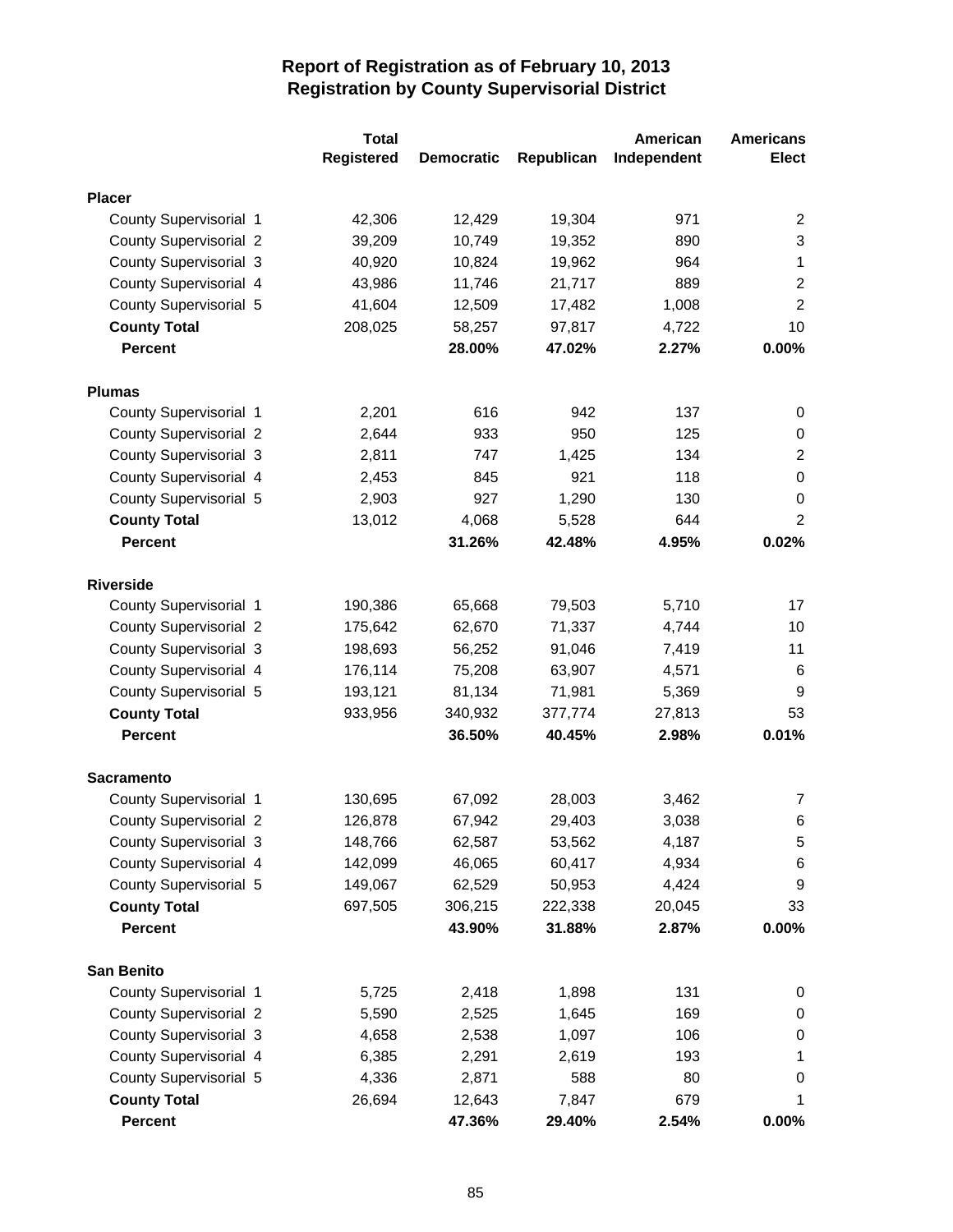|                               |                |             | Peace and      |                | <b>No Party</b> |
|-------------------------------|----------------|-------------|----------------|----------------|-----------------|
|                               | Green          | Libertarian | <b>Freedom</b> | Other          | Preference      |
| <b>Placer</b>                 |                |             |                |                |                 |
| County Supervisorial 1        | 153            | 409         | 61             | 59             | 8,918           |
| <b>County Supervisorial 2</b> | 144            | 391         | 48             | 66             | 7,566           |
| <b>County Supervisorial 3</b> | 252            | 521         | 74             | 77             | 8,245           |
| County Supervisorial 4        | 158            | 493         | 55             | 71             | 8,855           |
| County Supervisorial 5        | 409            | 443         | 121            | 137            | 9,493           |
| <b>County Total</b>           | 1,116          | 2,257       | 359            | 410            | 43,077          |
| <b>Percent</b>                | 0.54%          | 1.08%       | 0.17%          | 0.20%          | 20.71%          |
| <b>Plumas</b>                 |                |             |                |                |                 |
| County Supervisorial 1        | 12             | 16          | 7              | 0              | 471             |
| <b>County Supervisorial 2</b> | 30             | 25          | 11             | 0              | 570             |
| <b>County Supervisorial 3</b> | $\overline{7}$ | 24          | 6              | $\mathbf 0$    | 466             |
| County Supervisorial 4        | 27             | 11          | 12             | 0              | 519             |
| County Supervisorial 5        | 14             | 23          | 3              | 0              | 516             |
| <b>County Total</b>           | 90             | 99          | 39             | 0              | 2,542           |
| <b>Percent</b>                | 0.69%          | 0.76%       | 0.30%          | 0.00%          | 19.54%          |
|                               |                |             |                |                |                 |
| <b>Riverside</b>              |                |             |                |                |                 |
| County Supervisorial 1        | 654            | 1,161       | 535            | 1,592          | 35,546          |
| <b>County Supervisorial 2</b> | 561            | 1,046       | 517            | 1,314          | 33,443          |
| <b>County Supervisorial 3</b> | 579            | 1,265       | 460            | 1,796          | 39,865          |
| County Supervisorial 4        | 406            | 760         | 340            | 1,311          | 29,605          |
| County Supervisorial 5        | 459            | 913         | 472            | 1,459          | 31,325          |
| <b>County Total</b>           | 2,659          | 5,145       | 2,324          | 7,472          | 169,784         |
| <b>Percent</b>                | 0.28%          | 0.55%       | 0.25%          | 0.80%          | 18.18%          |
| <b>Sacramento</b>             |                |             |                |                |                 |
| County Supervisorial 1        | 1,253          | 869         | 662            | 240            | 29,107          |
| <b>County Supervisorial 2</b> | 542            | 517         | 708            | 213            | 24,509          |
| County Supervisorial 3        | 873            | 921         | 413            | 314            | 25,904          |
| County Supervisorial 4        | 652            | 1,018       | 356            | 300            | 28,351          |
| County Supervisorial 5        | 558            | 850         | 432            | 253            | 29,059          |
| <b>County Total</b>           | 3,878          | 4,175       | 2,571          | 1,320          | 136,930         |
| <b>Percent</b>                | 0.56%          | 0.60%       | 0.37%          | 0.19%          | 19.63%          |
| <b>San Benito</b>             |                |             |                |                |                 |
| County Supervisorial 1        | 30             | 35          | 20             | 13             | 1,180           |
| <b>County Supervisorial 2</b> | 55             | 40          | 15             | 7              | 1,134           |
| County Supervisorial 3        | 11             | 19          | 11             | 9              | 867             |
| County Supervisorial 4        | 30             | 36          | 11             | 10             | 1,194           |
| County Supervisorial 5        | 18             | 13          | 16             | $\overline{7}$ | 743             |
| <b>County Total</b>           | 144            | 143         | 73             | 46             | 5,118           |
| Percent                       | 0.54%          | 0.54%       | 0.27%          | 0.17%          | 19.17%          |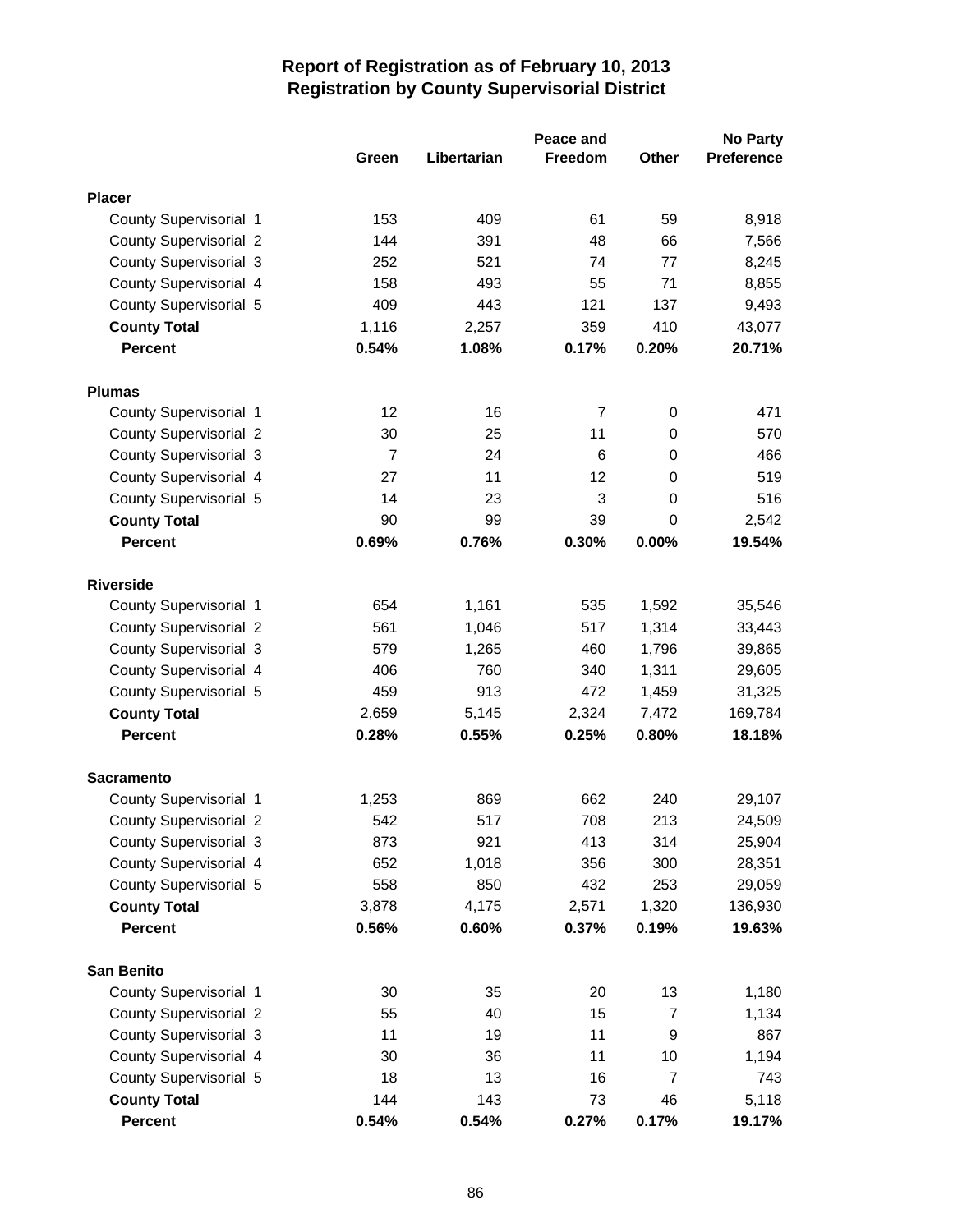|                                | <b>Total</b>      |                   |            | American    | <b>Americans</b>        |
|--------------------------------|-------------------|-------------------|------------|-------------|-------------------------|
|                                | <b>Registered</b> | <b>Democratic</b> | Republican | Independent | <b>Elect</b>            |
| San Bernardino                 |                   |                   |            |             |                         |
| County Supervisorial 1         | 168,326           | 57,953            | 65,537     | 8,127       | 9                       |
| <b>County Supervisorial 2</b>  | 194,832           | 74,103            | 71,634     | 6,170       | 18                      |
| <b>County Supervisorial 3</b>  | 192,910           | 65,520            | 78,059     | 7,750       | $\overline{4}$          |
| County Supervisorial 4         | 163,561           | 67,810            | 54,006     | 4,666       | 11                      |
| County Supervisorial 5         | 150,008           | 74,217            | 38,709     | 4,408       | 26                      |
| <b>County Total</b>            | 869,637           | 339,603           | 307,945    | 31,121      | 68                      |
| <b>Percent</b>                 |                   | 39.05%            | 35.41%     | 3.58%       | 0.01%                   |
| San Diego                      |                   |                   |            |             |                         |
| County Supervisorial 1         | 253,821           | 111,135           | 64,667     | 6,752       | 19                      |
| <b>County Supervisorial 2</b>  | 344,142           | 108,358           | 138,558    | 12,796      | 17                      |
| <b>County Supervisorial 3</b>  | 328,021           | 102,360           | 120,157    | 10,279      | 17                      |
| County Supervisorial 4         | 344,006           | 148,504           | 80,322     | 11,443      | 24                      |
| County Supervisorial 5         | 305,780           | 85,816            | 130,009    | 11,136      | 21                      |
| <b>County Total</b>            | 1,575,770         | 556,173           | 533,713    | 52,406      | 98                      |
| <b>Percent</b>                 |                   | 35.30%            | 33.87%     | 3.33%       | 0.01%                   |
| <b>San Francisco</b>           |                   |                   |            |             |                         |
| County Supervisorial 1         | 43,472            | 22,676            | 4,134      | 803         | 1                       |
| <b>County Supervisorial 2</b>  | 49,558            | 24,538            | 8,609      | 1,131       | 1                       |
| <b>County Supervisorial 3</b>  | 39,206            | 19,491            | 4,009      | 781         | $\overline{\mathbf{4}}$ |
| County Supervisorial 4         | 43,223            | 20,854            | 4,261      | 798         | $\boldsymbol{2}$        |
| County Supervisorial 5         | 54,870            | 33,039            | 2,776      | 1,028       | $\overline{2}$          |
| County Supervisorial 6         | 38,487            | 20,691            | 3,000      | 785         | 3                       |
| <b>County Supervisorial 7</b>  | 46,796            | 25,196            | 6,011      | 874         | $\mathbf{1}$            |
| County Supervisorial 8         | 59,400            | 38,856            | 2,905      | 793         | $\sqrt{3}$              |
| County Supervisorial 9         | 44,102            | 26,333            | 2,178      | 612         | $\boldsymbol{2}$        |
| <b>County Supervisorial 10</b> | 40,794            | 24,567            | 2,256      | 678         | $\sqrt{2}$              |
| <b>County Supervisorial 11</b> | 37,755            | 20,614            | 2,783      | 635         | $\overline{c}$          |
| <b>County Total</b>            | 497,663           | 276,855           | 42,922     | 8,918       | 23                      |
| <b>Percent</b>                 |                   | 55.63%            | 8.62%      | 1.79%       | 0.00%                   |
| San Joaquin                    |                   |                   |            |             |                         |
| County Supervisorial 1         | 47,329            | 28,046            | 11,531     | 895         | 4                       |
| <b>County Supervisorial 2</b>  | 58,598            | 29,369            | 18,837     | 1,200       | 3                       |
| <b>County Supervisorial 3</b>  | 64,371            | 27,919            | 23,223     | 1,795       | 3                       |
| County Supervisorial 4         | 67,270            | 19,393            | 35,127     | 2,007       | 0                       |
| County Supervisorial 5         | 56,389            | 23,803            | 18,429     | 1,656       | 2                       |
| <b>County Total</b>            | 293,957           | 128,530           | 107,147    | 7,553       | 12                      |
| Percent                        |                   | 43.72%            | 36.45%     | 2.57%       | 0.00%                   |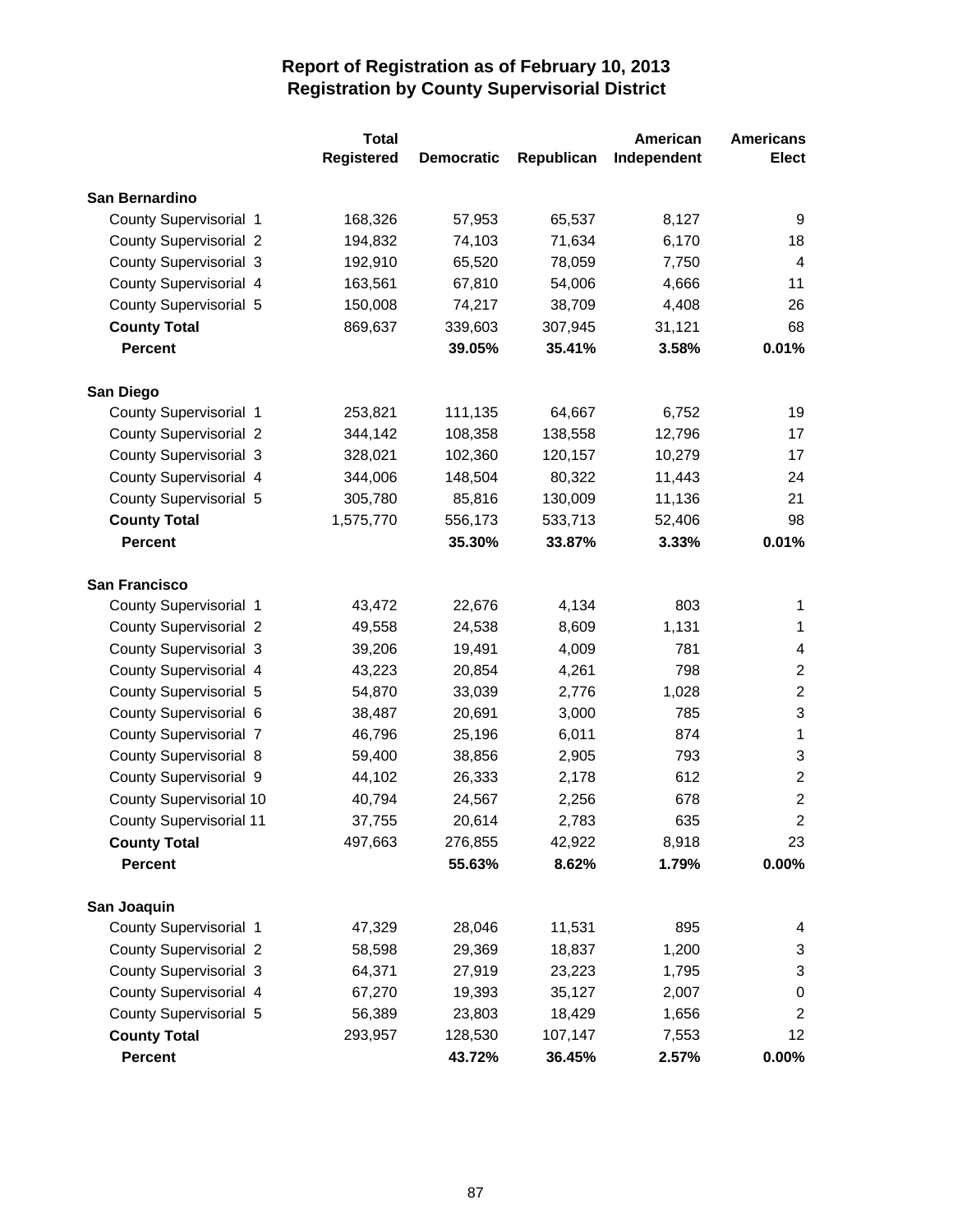|                                |       |             | Peace and      |       | <b>No Party</b>   |
|--------------------------------|-------|-------------|----------------|-------|-------------------|
|                                | Green | Libertarian | <b>Freedom</b> | Other | <b>Preference</b> |
| San Bernardino                 |       |             |                |       |                   |
| County Supervisorial 1         | 526   | 1,142       | 564            | 486   | 33,982            |
| <b>County Supervisorial 2</b>  | 781   | 1,080       | 641            | 333   | 40,072            |
| County Supervisorial 3         | 863   | 1,313       | 603            | 508   | 38,290            |
| County Supervisorial 4         | 549   | 920         | 628            | 261   | 34,710            |
| County Supervisorial 5         | 455   | 666         | 768            | 353   | 30,406            |
| <b>County Total</b>            | 3,174 | 5,121       | 3,204          | 1,941 | 177,460           |
| <b>Percent</b>                 | 0.36% | 0.59%       | 0.37%          | 0.22% | 20.41%            |
| San Diego                      |       |             |                |       |                   |
| County Supervisorial 1         | 950   | 1,326       | 981            | 969   | 67,022            |
| <b>County Supervisorial 2</b>  | 1,458 | 2,675       | 797            | 1,495 | 77,988            |
| <b>County Supervisorial 3</b>  | 1,414 | 2,256       | 624            | 1,000 | 89,914            |
| County Supervisorial 4         | 2,639 | 2,951       | 1,071          | 1,429 | 95,623            |
| County Supervisorial 5         | 1,306 | 2,379       | 625            | 921   | 73,567            |
| <b>County Total</b>            | 7,767 | 11,587      | 4,098          | 5,814 | 404,114           |
| <b>Percent</b>                 | 0.49% | 0.74%       | 0.26%          | 0.37% | 25.65%            |
| <b>San Francisco</b>           |       |             |                |       |                   |
| County Supervisorial 1         | 703   | 250         | 116            | 109   | 14,680            |
| <b>County Supervisorial 2</b>  | 369   | 370         | 49             | 117   | 14,374            |
| <b>County Supervisorial 3</b>  | 468   | 312         | 119            | 97    | 13,925            |
| County Supervisorial 4         | 659   | 241         | 153            | 124   | 16,131            |
| County Supervisorial 5         | 1,332 | 394         | 215            | 140   | 15,944            |
| County Supervisorial 6         | 609   | 332         | 203            | 102   | 12,762            |
| <b>County Supervisorial 7</b>  | 595   | 262         | 144            | 112   | 13,601            |
| County Supervisorial 8         | 1,360 | 303         | 129            | 111   | 14,940            |
| County Supervisorial 9         | 1,233 | 225         | 244            | 127   | 13,148            |
| County Supervisorial 10        | 463   | 181         | 184            | 135   | 12,328            |
| <b>County Supervisorial 11</b> | 424   | 158         | 171            | 110   | 12,858            |
| <b>County Total</b>            | 8,215 | 3,028       | 1,727          | 1,284 | 154,691           |
| Percent                        | 1.65% | 0.61%       | 0.35%          | 0.26% | 31.08%            |
| San Joaquin                    |       |             |                |       |                   |
| County Supervisorial 1         | 118   | 137         | 143            | 157   | 6,298             |
| <b>County Supervisorial 2</b>  | 177   | 226         | 158            | 262   | 8,366             |
| County Supervisorial 3         | 180   | 297         | 142            | 349   | 10,463            |
| County Supervisorial 4         | 188   | 335         | 138            | 327   | 9,755             |
| County Supervisorial 5         | 156   | 305         | 105            | 315   | 11,618            |
| <b>County Total</b>            | 819   | 1,300       | 686            | 1,410 | 46,500            |
| Percent                        | 0.28% | 0.44%       | 0.23%          | 0.48% | 15.82%            |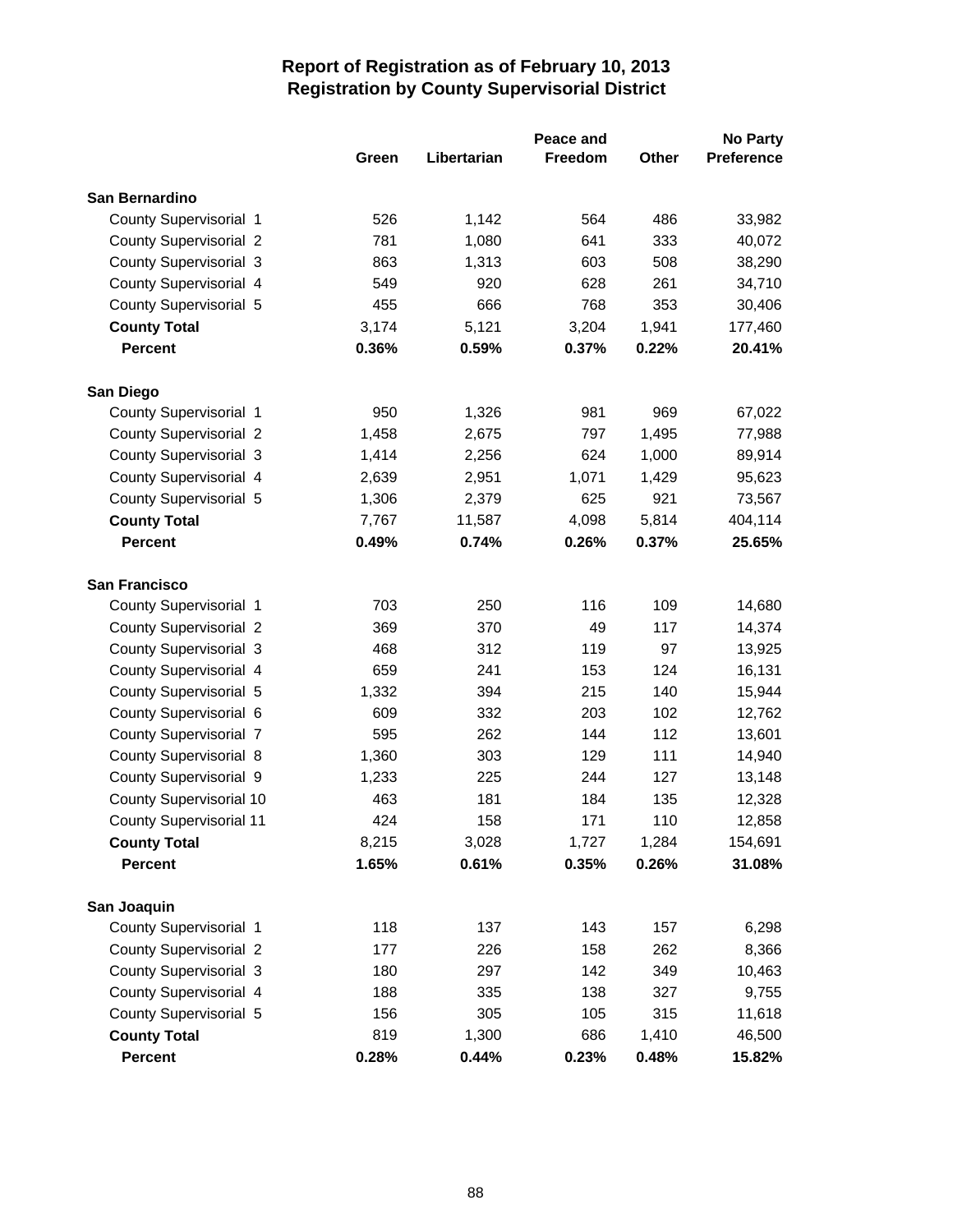|                               |                   | <b>Total</b> |                   |            | American    | <b>Americans</b> |
|-------------------------------|-------------------|--------------|-------------------|------------|-------------|------------------|
|                               | <b>Registered</b> |              | <b>Democratic</b> | Republican | Independent | <b>Elect</b>     |
| San Luis Obispo               |                   |              |                   |            |             |                  |
| County Supervisorial 1        |                   | 29,283       | 7,909             | 14,168     | 868         | 0                |
| <b>County Supervisorial 2</b> |                   | 31,853       | 12,658            | 9,969      | 844         | 1                |
| <b>County Supervisorial 3</b> |                   | 32,452       | 12,107            | 11,196     | 843         | 0                |
| County Supervisorial 4        |                   | 31,510       | 10,566            | 13,040     | 887         | $\overline{2}$   |
| County Supervisorial 5        |                   | 31,418       | 9,697             | 13,267     | 861         | $\mathbf{1}$     |
| <b>County Total</b>           |                   | 156,516      | 52,937            | 61,640     | 4,303       | 4                |
| <b>Percent</b>                |                   |              | 33.82%            | 39.38%     | 2.75%       | 0.00%            |
| <b>San Mateo</b>              |                   |              |                   |            |             |                  |
| County Supervisorial 1        |                   | 71,084       | 36,018            | 14,354     | 1,569       | 0                |
| <b>County Supervisorial 2</b> |                   | 75,837       | 37,609            | 15,570     | 1,640       | $\boldsymbol{2}$ |
| <b>County Supervisorial 3</b> |                   | 90,922       | 44,233            | 20,495     | 2,207       | $\overline{2}$   |
| County Supervisorial 4        |                   | 63,067       | 33,865            | 11,719     | 1,153       | 6                |
| County Supervisorial 5        |                   | 59,876       | 33,409            | 7,787      | 1,124       | $\overline{4}$   |
| <b>County Total</b>           |                   | 360,786      | 185,134           | 69,925     | 7,693       | 14               |
| <b>Percent</b>                |                   |              | 51.31%            | 19.38%     | 2.13%       | 0.00%            |
| Santa Barbara                 |                   |              |                   |            |             |                  |
| County Supervisorial 1        |                   | 43,610       | 21,084            | 10,242     | 1,075       | 1                |
| <b>County Supervisorial 2</b> |                   | 49,915       | 22,530            | 13,884     | 1,104       | 2                |
| <b>County Supervisorial 3</b> |                   | 44,272       | 17,133            | 12,898     | 1,051       | $\boldsymbol{0}$ |
| County Supervisorial 4        |                   | 36,433       | 11,353            | 16,148     | 1,172       | 1                |
| County Supervisorial 5        |                   | 23,445       | 9,678             | 7,639      | 651         | $\mathbf{1}$     |
| <b>County Total</b>           |                   | 197,675      | 81,778            | 60,811     | 5,053       | 5                |
| <b>Percent</b>                |                   |              | 41.37%            | 30.76%     | 2.56%       | 0.00%            |
| <b>Santa Clara</b>            |                   |              |                   |            |             |                  |
| County Supervisorial 1        |                   | 178,251      | 76,951            | 50,102     | 4,553       | 6                |
| <b>County Supervisorial 2</b> |                   | 117,988      | 61,410            | 17,025     | 2,551       | 10               |
| <b>County Supervisorial 3</b> |                   | 154,890      | 69,260            | 30,826     | 3,092       | $\overline{7}$   |
| County Supervisorial 4        |                   | 173,459      | 81,183            | 38,653     | 4,012       | 8                |
| County Supervisorial 5        |                   | 192,722      | 84,175            | 40,662     | 2,801       | 5                |
| <b>County Total</b>           |                   | 817,310      | 372,979           | 177,268    | 17,009      | 36               |
| Percent                       |                   |              | 45.63%            | 21.69%     | 2.08%       | 0.00%            |
| <b>Santa Cruz</b>             |                   |              |                   |            |             |                  |
| County Supervisorial 1        |                   | 34,921       | 18,434            | 6,191      | 857         | $\boldsymbol{0}$ |
| <b>County Supervisorial 2</b> |                   | 32,599       | 17,126            | 6,818      | 766         | 0                |
| County Supervisorial 3        |                   | 39,018       | 22,980            | 3,363      | 815         | $\pmb{0}$        |
| County Supervisorial 4        |                   | 17,231       | 10,636            | 2,463      | 314         | 3                |
| County Supervisorial 5        |                   | 34,475       | 16,636            | 7,216      | 947         | 1                |
| <b>County Total</b>           |                   | 158,244      | 85,812            | 26,051     | 3,699       | 4                |
| Percent                       |                   |              | 54.23%            | 16.46%     | 2.34%       | $0.00\%$         |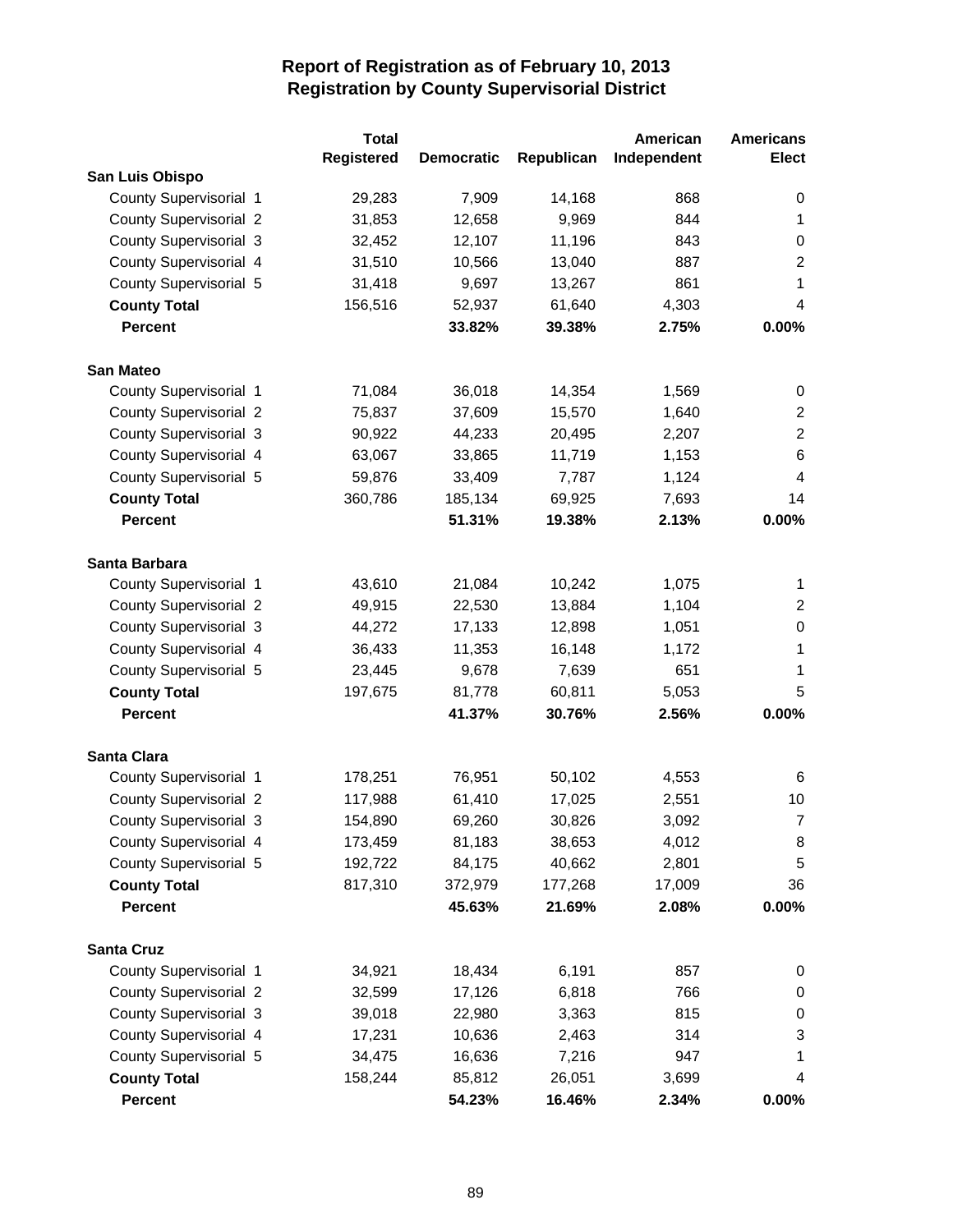|                               | Green | Libertarian | Peace and<br>Freedom | <b>Other</b> | <b>No Party</b><br><b>Preference</b> |
|-------------------------------|-------|-------------|----------------------|--------------|--------------------------------------|
| San Luis Obispo               |       |             |                      |              |                                      |
| County Supervisorial 1        | 163   | 200         | 57                   | 301          | 5,617                                |
| <b>County Supervisorial 2</b> | 446   | 301         | 83                   | 428          | 7,123                                |
| <b>County Supervisorial 3</b> | 334   | 306         | 60                   | 393          | 7,213                                |
| County Supervisorial 4        | 171   | 204         | 73                   | 382          | 6,185                                |
| County Supervisorial 5        | 280   | 292         | 54                   | 342          | 6,624                                |
| <b>County Total</b>           | 1,394 | 1,303       | 327                  | 1,846        | 32,762                               |
| <b>Percent</b>                | 0.89% | 0.83%       | 0.21%                | 1.18%        | 20.93%                               |
| <b>San Mateo</b>              |       |             |                      |              |                                      |
| County Supervisorial 1        | 392   | 305         | 139                  | 148          | 18,159                               |
| <b>County Supervisorial 2</b> | 464   | 382         | 121                  | 151          | 19,898                               |
| <b>County Supervisorial 3</b> | 878   | 587         | 149                  | 182          | 22,189                               |
| County Supervisorial 4        | 487   | 374         | 173                  | 134          | 15,156                               |
| County Supervisorial 5        | 300   | 204         | 153                  | 139          | 16,756                               |
| <b>County Total</b>           | 2,521 | 1,852       | 735                  | 754          | 92,158                               |
| <b>Percent</b>                | 0.70% | 0.51%       | 0.20%                | 0.21%        | 25.54%                               |
| Santa Barbara                 |       |             |                      |              |                                      |
| County Supervisorial 1        | 478   | 296         | 86                   | 524          | 9,824                                |
| <b>County Supervisorial 2</b> | 514   | 321         | 98                   | 527          | 10,935                               |
| County Supervisorial 3        | 307   | 417         | 87                   | 399          | 11,980                               |
| County Supervisorial 4        | 109   | 181         | 88                   | 357          | 7,024                                |
| County Supervisorial 5        | 72    | 124         | 68                   | 239          | 4,973                                |
| <b>County Total</b>           | 1,480 | 1,339       | 427                  | 2,046        | 44,736                               |
| <b>Percent</b>                | 0.75% | 0.68%       | 0.22%                | 1.04%        | 22.63%                               |
| <b>Santa Clara</b>            |       |             |                      |              |                                      |
| County Supervisorial 1        | 888   | 1,100       | 345                  | 316          | 43,990                               |
| <b>County Supervisorial 2</b> | 645   | 647         | 563                  | 218          | 34,919                               |
| County Supervisorial 3        | 595   | 719         | 435                  | 278          | 49,678                               |
| County Supervisorial 4        | 1,095 | 1,240       | 395                  | 361          | 46,512                               |
| County Supervisorial 5        | 1,103 | 1,137       | 212                  | 369          | 62,258                               |
| <b>County Total</b>           | 4,326 | 4,843       | 1,950                | 1,542        | 237,357                              |
| <b>Percent</b>                | 0.53% | 0.59%       | 0.24%                | 0.19%        | 29.04%                               |
| <b>Santa Cruz</b>             |       |             |                      |              |                                      |
| County Supervisorial 1        | 663   | 300         | 117                  | 353          | 8,006                                |
| <b>County Supervisorial 2</b> | 435   | 245         | 103                  | 287          | 6,819                                |
| County Supervisorial 3        | 1,107 | 350         | 148                  | 362          | 9,893                                |
| County Supervisorial 4        | 122   | 64          | 74                   | 96           | 3,459                                |
| County Supervisorial 5        | 818   | 429         | 113                  | 385          | 7,930                                |
| <b>County Total</b>           | 3,145 | 1,388       | 555                  | 1,483        | 36,107                               |
| Percent                       | 1.99% | 0.88%       | 0.35%                | 0.94%        | 22.82%                               |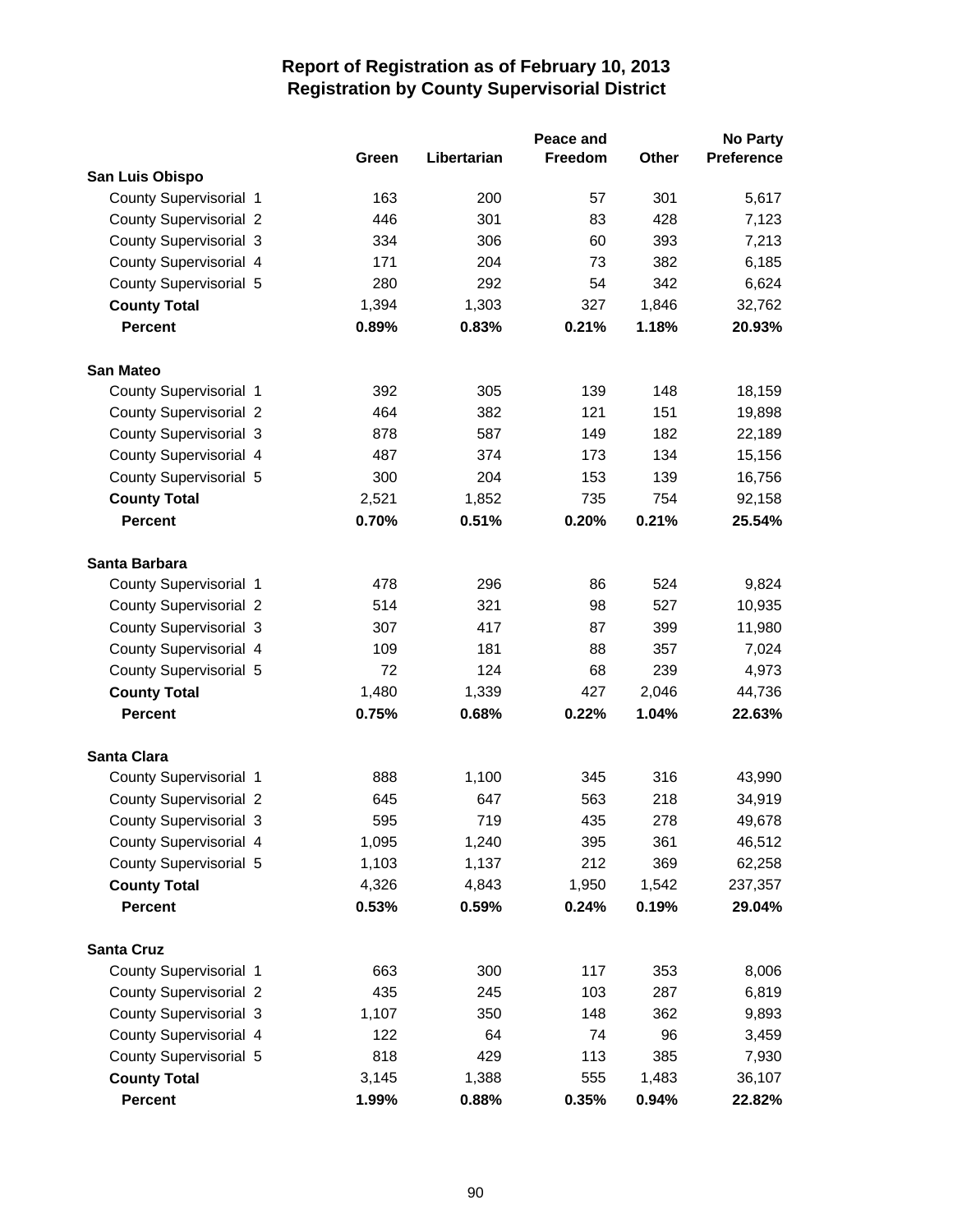|                               | <b>Total</b>      |                   |            | American    | <b>Americans</b> |
|-------------------------------|-------------------|-------------------|------------|-------------|------------------|
|                               | <b>Registered</b> | <b>Democratic</b> | Republican | Independent | <b>Elect</b>     |
| <b>Shasta</b>                 |                   |                   |            |             |                  |
| County Supervisorial 1        | 18,814            | 5,390             | 8,038      | 688         | 1                |
| <b>County Supervisorial 2</b> | 19,864            | 5,416             | 9,062      | 712         | 0                |
| <b>County Supervisorial 3</b> | 19,661            | 5,054             | 9,542      | 709         | 0                |
| County Supervisorial 4        | 19,838            | 4,960             | 9,521      | 708         | 1                |
| County Supervisorial 5        | 19,836            | 5,137             | 9,652      | 803         | 0                |
| <b>County Total</b>           | 98,013            | 25,957            | 45,815     | 3,620       | $\overline{2}$   |
| <b>Percent</b>                |                   | 26.48%            | 46.74%     | 3.69%       | 0.00%            |
|                               |                   |                   |            |             |                  |
| <b>Sierra</b>                 |                   |                   |            |             |                  |
| County Supervisorial 1        | 512               | 145               | 209        | 26          | 0                |
| <b>County Supervisorial 2</b> | 440               | 156               | 167        | 22          | 0                |
| <b>County Supervisorial 3</b> | 471               | 118               | 223        | 26          | 0                |
| County Supervisorial 4        | 428               | 139               | 167        | 24          | 0                |
| County Supervisorial 5        | 372               | 73                | 173        | 28          | 0                |
| <b>County Total</b>           | 2,223             | 631               | 939        | 126         | 0                |
| <b>Percent</b>                |                   | 28.39%            | 42.24%     | 5.67%       | 0.00%            |
| <b>Siskiyou</b>               |                   |                   |            |             |                  |
| County Supervisorial 1        | 4,396             | 1,268             | 2,060      | 208         | 1                |
| <b>County Supervisorial 2</b> | 5,415             | 2,172             | 1,623      | 216         | 0                |
| <b>County Supervisorial 3</b> | 5,385             | 1,927             | 2,019      | 241         | 0                |
| County Supervisorial 4        | 5,245             | 1,509             | 2,390      | 235         | 0                |
| County Supervisorial 5        | 5,141             | 1,377             | 2,366      | 226         | 0                |
| <b>County Total</b>           | 25,582            | 8,253             | 10,458     | 1,126       | 1                |
| <b>Percent</b>                |                   | 32.26%            | 40.88%     | 4.40%       | 0.00%            |
| Solano                        |                   |                   |            |             |                  |
| County Supervisorial 1        | 39,905            | 24,147            | 5,558      | 884         | 2                |
| <b>County Supervisorial 2</b> | 47,207            | 24,303            | 10,279     | 1,294       | 3                |
| <b>County Supervisorial 3</b> | 38,739            | 19,279            | 9,108      | 1,038       | 2                |
| County Supervisorial 4        | 39,705            | 15,235            | 13,929     | 1,319       | $\overline{c}$   |
| County Supervisorial 5        | 44,897            | 19,213            | 13,759     | 1,405       | 3                |
| <b>County Total</b>           | 210,453           | 102,177           | 52,633     | 5,940       | 12               |
| <b>Percent</b>                |                   | 48.55%            | 25.01%     | 2.82%       | 0.01%            |
|                               |                   |                   |            |             |                  |
| Sonoma                        |                   |                   |            |             |                  |
| County Supervisorial 1        | 59,482            | 30,037            | 14,683     | 1,479       | 1                |
| <b>County Supervisorial 2</b> | 54,423            | 27,784            | 11,609     | 1,440       | 1                |
| <b>County Supervisorial 3</b> | 45,277            | 23,742            | 8,608      | 1,221       | 1                |
| County Supervisorial 4        | 51,453            | 24,932            | 13,242     | 1,346       | 0                |
| County Supervisorial 5        | 51,071            | 28,401            | 8,286      | 1,133       | 0                |
| <b>County Total</b>           | 261,706           | 134,896           | 56,428     | 6,619       | 3                |
| Percent                       |                   | 51.54%            | 21.56%     | 2.53%       | $0.00\%$         |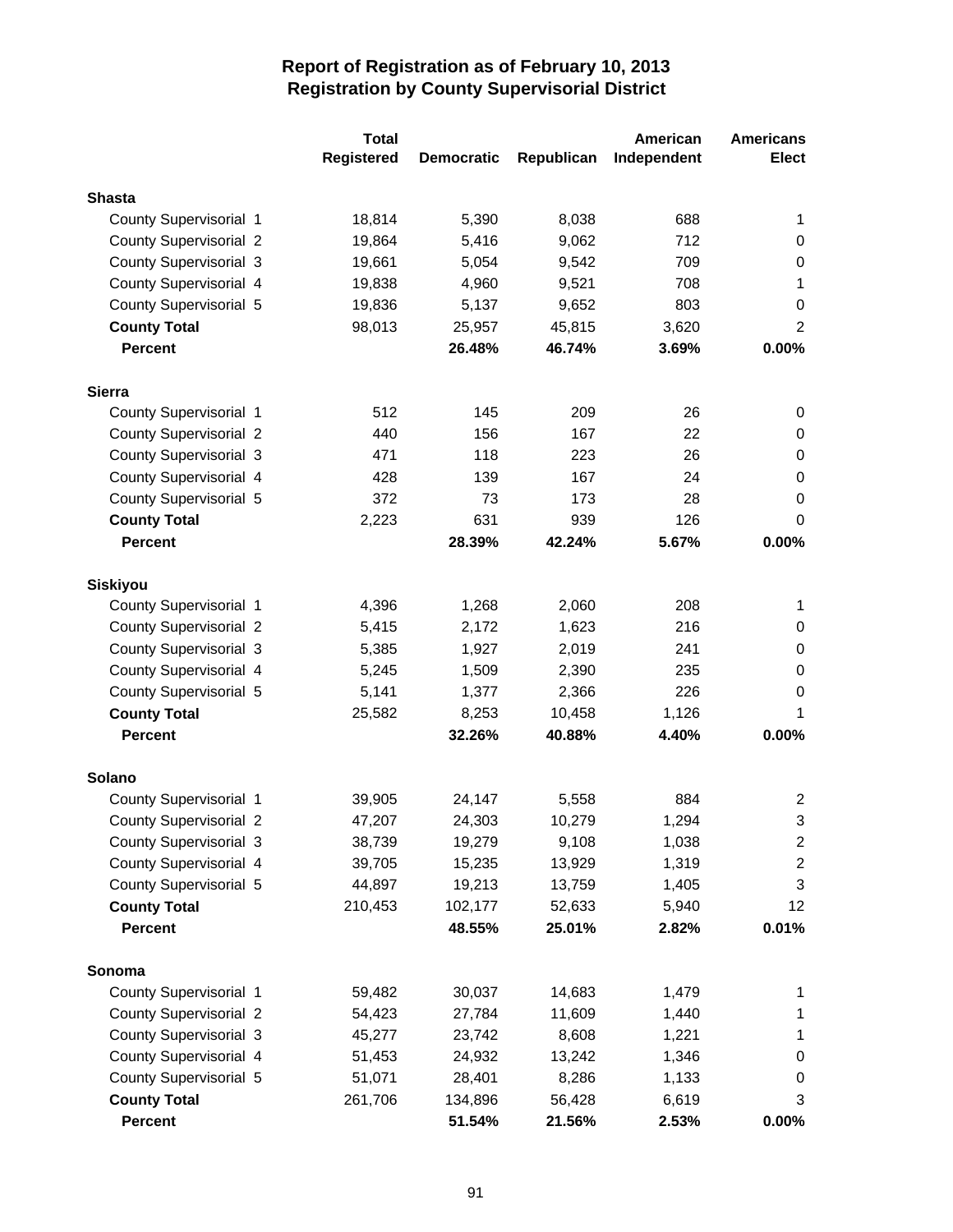|                                |                         |                | Peace and      |                | <b>No Party</b>  |
|--------------------------------|-------------------------|----------------|----------------|----------------|------------------|
|                                | Green                   | Libertarian    | <b>Freedom</b> | Other          | Preference       |
| <b>Shasta</b>                  |                         |                |                |                |                  |
| County Supervisorial 1         | 119                     | 169            | 58             | 67             | 4,284            |
| <b>County Supervisorial 2</b>  | 99                      | 172            | 52             | 78             | 4,273            |
| <b>County Supervisorial 3</b>  | 81                      | 163            | 43             | 73             | 3,996            |
| County Supervisorial 4         | 97                      | 146            | 58             | 64             | 4,283            |
| County Supervisorial 5         | 57                      | 136            | 57             | 62             | 3,932            |
| <b>County Total</b>            | 453                     | 786            | 268            | 344            | 20,768           |
| <b>Percent</b>                 | 0.46%                   | 0.80%          | 0.27%          | 0.35%          | 21.19%           |
|                                |                         |                |                |                |                  |
| <b>Sierra</b>                  |                         |                |                |                |                  |
| County Supervisorial 1         | 14                      | 14             | 1              | 13             | 90               |
| <b>County Supervisorial 2</b>  | $\overline{2}$          | 4              | 0              | 5              | 84               |
| County Supervisorial 3         | 1                       | $\overline{7}$ | $\overline{2}$ | 11             | 83               |
| County Supervisorial 4         | $\overline{\mathbf{c}}$ | 3              | $\mathbf 0$    | 9              | 84               |
| County Supervisorial 5         | 5                       | $\overline{2}$ | 1              | 4              | 86               |
| <b>County Total</b>            | 24                      | 30             | 4              | 42             | 427              |
| <b>Percent</b>                 | 1.08%                   | 1.35%          | 0.18%          | 1.89%          | 19.21%           |
| <b>Siskiyou</b>                |                         |                |                |                |                  |
| County Supervisorial 1         | 17                      | 39             | 10             | $\overline{7}$ | 786              |
| <b>County Supervisorial 2</b>  | 76                      | 61             | 24             | 17             | 1,226            |
| <b>County Supervisorial 3</b>  | 35                      | 52             | 17             | 21             | 1,073            |
| County Supervisorial 4         | 25                      | 40             | 17             | 5              | 1,024            |
| County Supervisorial 5         | 43                      | 72             | 21             | $\overline{7}$ | 1,029            |
| <b>County Total</b>            | 196                     | 264            | 89             | 57             | 5,138            |
| <b>Percent</b>                 | 0.77%                   | 1.03%          | 0.35%          | 0.22%          | 20.08%           |
| Solano                         |                         |                |                |                |                  |
| County Supervisorial 1         | 190                     | 144            | 133            | 150            | 8,697            |
| <b>County Supervisorial 2</b>  | 266                     | 278            | 108            | 225            | 10,451           |
| County Supervisorial 3         | 144                     | 205            | 109            | 183            | 8,671            |
| County Supervisorial 4         | 145                     | 243            | 100            | 155            | 8,577            |
| County Supervisorial 5         | 133                     | 253            | 89             | 192            | 9,850            |
| <b>County Total</b>            | 878                     | 1,123          | 539            | 905            | 46,246           |
| <b>Percent</b>                 | 0.42%                   | 0.53%          | 0.26%          | 0.43%          | 21.97%           |
| Sonoma                         |                         |                |                |                |                  |
| County Supervisorial 1         |                         |                |                | 170            |                  |
| <b>County Supervisorial 2</b>  | 733                     | 372<br>367     | 143<br>135     | 198            | 11,864           |
| County Supervisorial 3         | 1,001<br>796            | 363            | 152            | 145            | 11,888<br>10,249 |
| County Supervisorial 4         | 599                     | 370            | 138            | 141            |                  |
| County Supervisorial 5         |                         | 361            | 224            | 175            | 10,685           |
|                                | 1,511                   |                | 792            | 829            | 10,980           |
| <b>County Total</b><br>Percent | 4,640<br>1.77%          | 1,833<br>0.70% | 0.30%          | 0.32%          | 55,666<br>21.27% |
|                                |                         |                |                |                |                  |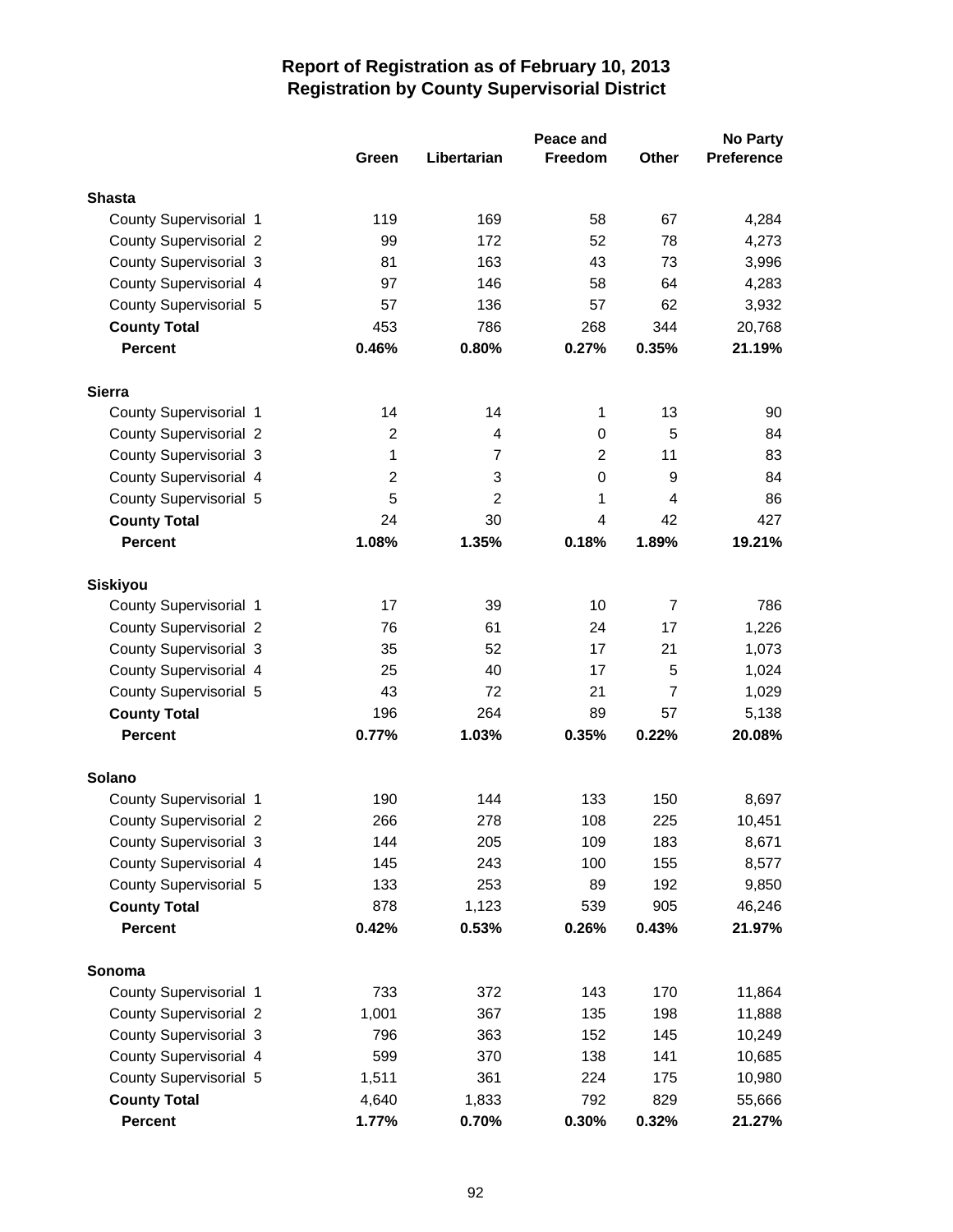| <b>Registered</b><br><b>Elect</b><br>Republican<br>Independent<br><b>Democratic</b><br><b>Stanislaus</b><br>County Supervisorial 1<br>49,311<br>17,455<br>21,042<br>1,476<br>4<br><b>County Supervisorial 2</b><br>45,828<br>16,737<br>19,218<br>1,262<br>0<br><b>County Supervisorial 3</b><br>18,952<br>16,166<br>44,394<br>1,203<br>3<br>County Supervisorial 4<br>20,997<br>3<br>53,341<br>21,407<br>1,477<br>County Supervisorial 5<br>38,996<br>18,237<br>12,579<br>1,024<br>4<br>14<br><b>County Total</b><br>231,870<br>92,788<br>90,002<br>6,442<br><b>Percent</b><br>0.01%<br>40.02%<br>38.82%<br>2.78%<br><b>Sutter</b><br>County Supervisorial 1<br>8,183<br>2,882<br>3,476<br>230<br>1<br><b>County Supervisorial 2</b><br>5,877<br>2,035<br>2,311<br>244<br>0<br><b>County Supervisorial 3</b><br>10,194<br>2,828<br>5,306<br>297<br>$\pmb{0}$<br>County Supervisorial 4<br>8,786<br>3,249<br>3,289<br>277<br>0<br>County Supervisorial 5<br>280<br>8,720<br>2,563<br>4,189<br>0<br><b>County Total</b><br>41,760<br>13,557<br>18,571<br>1,328<br>1<br><b>Percent</b><br>32.46%<br>44.47%<br>3.18%<br>0.00%<br><b>Tehama</b><br>County Supervisorial 1<br>6,966<br>1,907<br>3,344<br>334<br>0<br><b>County Supervisorial 2</b><br>326<br>6,049<br>1,886<br>2,544<br>0<br><b>County Supervisorial 3</b><br>1,869<br>3,131<br>315<br>0<br>6,585<br>County Supervisorial 4<br>$\,0\,$<br>5,257<br>1,669<br>2,189<br>287<br>County Supervisorial 5<br>5,628<br>1,832<br>2,334<br>240<br>0<br>30,485<br>9,163<br>1,502<br>0<br><b>County Total</b><br>13,542<br>30.06%<br>44.42%<br>4.93%<br>0.00%<br><b>Percent</b><br><b>Trinity</b><br>County Supervisorial 1<br>1,696<br>570<br>642<br>94<br>0<br>County Supervisorial 2<br>484<br>609<br>78<br>1,678<br>0<br>545<br>480<br><b>County Supervisorial 3</b><br>1,547<br>75<br>0<br>County Supervisorial 4<br>571<br>522<br>70<br>1,574<br>$\pmb{0}$<br>County Supervisorial 5<br>460<br>442<br>1,351<br>59<br>0<br>2,630<br>2,695<br><b>County Total</b><br>7,846<br>376<br>0<br>0.00%<br><b>Percent</b><br>33.52%<br>34.35%<br>4.79% |
|--------------------------------------------------------------------------------------------------------------------------------------------------------------------------------------------------------------------------------------------------------------------------------------------------------------------------------------------------------------------------------------------------------------------------------------------------------------------------------------------------------------------------------------------------------------------------------------------------------------------------------------------------------------------------------------------------------------------------------------------------------------------------------------------------------------------------------------------------------------------------------------------------------------------------------------------------------------------------------------------------------------------------------------------------------------------------------------------------------------------------------------------------------------------------------------------------------------------------------------------------------------------------------------------------------------------------------------------------------------------------------------------------------------------------------------------------------------------------------------------------------------------------------------------------------------------------------------------------------------------------------------------------------------------------------------------------------------------------------------------------------------------------------------------------------------------------------------------------------------------------------------------------------------------------------------------------------------------------------------------------------------------------------------------------------------------------------------------------|
|                                                                                                                                                                                                                                                                                                                                                                                                                                                                                                                                                                                                                                                                                                                                                                                                                                                                                                                                                                                                                                                                                                                                                                                                                                                                                                                                                                                                                                                                                                                                                                                                                                                                                                                                                                                                                                                                                                                                                                                                                                                                                                  |
|                                                                                                                                                                                                                                                                                                                                                                                                                                                                                                                                                                                                                                                                                                                                                                                                                                                                                                                                                                                                                                                                                                                                                                                                                                                                                                                                                                                                                                                                                                                                                                                                                                                                                                                                                                                                                                                                                                                                                                                                                                                                                                  |
|                                                                                                                                                                                                                                                                                                                                                                                                                                                                                                                                                                                                                                                                                                                                                                                                                                                                                                                                                                                                                                                                                                                                                                                                                                                                                                                                                                                                                                                                                                                                                                                                                                                                                                                                                                                                                                                                                                                                                                                                                                                                                                  |
|                                                                                                                                                                                                                                                                                                                                                                                                                                                                                                                                                                                                                                                                                                                                                                                                                                                                                                                                                                                                                                                                                                                                                                                                                                                                                                                                                                                                                                                                                                                                                                                                                                                                                                                                                                                                                                                                                                                                                                                                                                                                                                  |
|                                                                                                                                                                                                                                                                                                                                                                                                                                                                                                                                                                                                                                                                                                                                                                                                                                                                                                                                                                                                                                                                                                                                                                                                                                                                                                                                                                                                                                                                                                                                                                                                                                                                                                                                                                                                                                                                                                                                                                                                                                                                                                  |
|                                                                                                                                                                                                                                                                                                                                                                                                                                                                                                                                                                                                                                                                                                                                                                                                                                                                                                                                                                                                                                                                                                                                                                                                                                                                                                                                                                                                                                                                                                                                                                                                                                                                                                                                                                                                                                                                                                                                                                                                                                                                                                  |
|                                                                                                                                                                                                                                                                                                                                                                                                                                                                                                                                                                                                                                                                                                                                                                                                                                                                                                                                                                                                                                                                                                                                                                                                                                                                                                                                                                                                                                                                                                                                                                                                                                                                                                                                                                                                                                                                                                                                                                                                                                                                                                  |
|                                                                                                                                                                                                                                                                                                                                                                                                                                                                                                                                                                                                                                                                                                                                                                                                                                                                                                                                                                                                                                                                                                                                                                                                                                                                                                                                                                                                                                                                                                                                                                                                                                                                                                                                                                                                                                                                                                                                                                                                                                                                                                  |
|                                                                                                                                                                                                                                                                                                                                                                                                                                                                                                                                                                                                                                                                                                                                                                                                                                                                                                                                                                                                                                                                                                                                                                                                                                                                                                                                                                                                                                                                                                                                                                                                                                                                                                                                                                                                                                                                                                                                                                                                                                                                                                  |
|                                                                                                                                                                                                                                                                                                                                                                                                                                                                                                                                                                                                                                                                                                                                                                                                                                                                                                                                                                                                                                                                                                                                                                                                                                                                                                                                                                                                                                                                                                                                                                                                                                                                                                                                                                                                                                                                                                                                                                                                                                                                                                  |
|                                                                                                                                                                                                                                                                                                                                                                                                                                                                                                                                                                                                                                                                                                                                                                                                                                                                                                                                                                                                                                                                                                                                                                                                                                                                                                                                                                                                                                                                                                                                                                                                                                                                                                                                                                                                                                                                                                                                                                                                                                                                                                  |
|                                                                                                                                                                                                                                                                                                                                                                                                                                                                                                                                                                                                                                                                                                                                                                                                                                                                                                                                                                                                                                                                                                                                                                                                                                                                                                                                                                                                                                                                                                                                                                                                                                                                                                                                                                                                                                                                                                                                                                                                                                                                                                  |
|                                                                                                                                                                                                                                                                                                                                                                                                                                                                                                                                                                                                                                                                                                                                                                                                                                                                                                                                                                                                                                                                                                                                                                                                                                                                                                                                                                                                                                                                                                                                                                                                                                                                                                                                                                                                                                                                                                                                                                                                                                                                                                  |
|                                                                                                                                                                                                                                                                                                                                                                                                                                                                                                                                                                                                                                                                                                                                                                                                                                                                                                                                                                                                                                                                                                                                                                                                                                                                                                                                                                                                                                                                                                                                                                                                                                                                                                                                                                                                                                                                                                                                                                                                                                                                                                  |
|                                                                                                                                                                                                                                                                                                                                                                                                                                                                                                                                                                                                                                                                                                                                                                                                                                                                                                                                                                                                                                                                                                                                                                                                                                                                                                                                                                                                                                                                                                                                                                                                                                                                                                                                                                                                                                                                                                                                                                                                                                                                                                  |
|                                                                                                                                                                                                                                                                                                                                                                                                                                                                                                                                                                                                                                                                                                                                                                                                                                                                                                                                                                                                                                                                                                                                                                                                                                                                                                                                                                                                                                                                                                                                                                                                                                                                                                                                                                                                                                                                                                                                                                                                                                                                                                  |
|                                                                                                                                                                                                                                                                                                                                                                                                                                                                                                                                                                                                                                                                                                                                                                                                                                                                                                                                                                                                                                                                                                                                                                                                                                                                                                                                                                                                                                                                                                                                                                                                                                                                                                                                                                                                                                                                                                                                                                                                                                                                                                  |
|                                                                                                                                                                                                                                                                                                                                                                                                                                                                                                                                                                                                                                                                                                                                                                                                                                                                                                                                                                                                                                                                                                                                                                                                                                                                                                                                                                                                                                                                                                                                                                                                                                                                                                                                                                                                                                                                                                                                                                                                                                                                                                  |
|                                                                                                                                                                                                                                                                                                                                                                                                                                                                                                                                                                                                                                                                                                                                                                                                                                                                                                                                                                                                                                                                                                                                                                                                                                                                                                                                                                                                                                                                                                                                                                                                                                                                                                                                                                                                                                                                                                                                                                                                                                                                                                  |
|                                                                                                                                                                                                                                                                                                                                                                                                                                                                                                                                                                                                                                                                                                                                                                                                                                                                                                                                                                                                                                                                                                                                                                                                                                                                                                                                                                                                                                                                                                                                                                                                                                                                                                                                                                                                                                                                                                                                                                                                                                                                                                  |
|                                                                                                                                                                                                                                                                                                                                                                                                                                                                                                                                                                                                                                                                                                                                                                                                                                                                                                                                                                                                                                                                                                                                                                                                                                                                                                                                                                                                                                                                                                                                                                                                                                                                                                                                                                                                                                                                                                                                                                                                                                                                                                  |
|                                                                                                                                                                                                                                                                                                                                                                                                                                                                                                                                                                                                                                                                                                                                                                                                                                                                                                                                                                                                                                                                                                                                                                                                                                                                                                                                                                                                                                                                                                                                                                                                                                                                                                                                                                                                                                                                                                                                                                                                                                                                                                  |
|                                                                                                                                                                                                                                                                                                                                                                                                                                                                                                                                                                                                                                                                                                                                                                                                                                                                                                                                                                                                                                                                                                                                                                                                                                                                                                                                                                                                                                                                                                                                                                                                                                                                                                                                                                                                                                                                                                                                                                                                                                                                                                  |
|                                                                                                                                                                                                                                                                                                                                                                                                                                                                                                                                                                                                                                                                                                                                                                                                                                                                                                                                                                                                                                                                                                                                                                                                                                                                                                                                                                                                                                                                                                                                                                                                                                                                                                                                                                                                                                                                                                                                                                                                                                                                                                  |
|                                                                                                                                                                                                                                                                                                                                                                                                                                                                                                                                                                                                                                                                                                                                                                                                                                                                                                                                                                                                                                                                                                                                                                                                                                                                                                                                                                                                                                                                                                                                                                                                                                                                                                                                                                                                                                                                                                                                                                                                                                                                                                  |
|                                                                                                                                                                                                                                                                                                                                                                                                                                                                                                                                                                                                                                                                                                                                                                                                                                                                                                                                                                                                                                                                                                                                                                                                                                                                                                                                                                                                                                                                                                                                                                                                                                                                                                                                                                                                                                                                                                                                                                                                                                                                                                  |
|                                                                                                                                                                                                                                                                                                                                                                                                                                                                                                                                                                                                                                                                                                                                                                                                                                                                                                                                                                                                                                                                                                                                                                                                                                                                                                                                                                                                                                                                                                                                                                                                                                                                                                                                                                                                                                                                                                                                                                                                                                                                                                  |
|                                                                                                                                                                                                                                                                                                                                                                                                                                                                                                                                                                                                                                                                                                                                                                                                                                                                                                                                                                                                                                                                                                                                                                                                                                                                                                                                                                                                                                                                                                                                                                                                                                                                                                                                                                                                                                                                                                                                                                                                                                                                                                  |
|                                                                                                                                                                                                                                                                                                                                                                                                                                                                                                                                                                                                                                                                                                                                                                                                                                                                                                                                                                                                                                                                                                                                                                                                                                                                                                                                                                                                                                                                                                                                                                                                                                                                                                                                                                                                                                                                                                                                                                                                                                                                                                  |
|                                                                                                                                                                                                                                                                                                                                                                                                                                                                                                                                                                                                                                                                                                                                                                                                                                                                                                                                                                                                                                                                                                                                                                                                                                                                                                                                                                                                                                                                                                                                                                                                                                                                                                                                                                                                                                                                                                                                                                                                                                                                                                  |
|                                                                                                                                                                                                                                                                                                                                                                                                                                                                                                                                                                                                                                                                                                                                                                                                                                                                                                                                                                                                                                                                                                                                                                                                                                                                                                                                                                                                                                                                                                                                                                                                                                                                                                                                                                                                                                                                                                                                                                                                                                                                                                  |
|                                                                                                                                                                                                                                                                                                                                                                                                                                                                                                                                                                                                                                                                                                                                                                                                                                                                                                                                                                                                                                                                                                                                                                                                                                                                                                                                                                                                                                                                                                                                                                                                                                                                                                                                                                                                                                                                                                                                                                                                                                                                                                  |
|                                                                                                                                                                                                                                                                                                                                                                                                                                                                                                                                                                                                                                                                                                                                                                                                                                                                                                                                                                                                                                                                                                                                                                                                                                                                                                                                                                                                                                                                                                                                                                                                                                                                                                                                                                                                                                                                                                                                                                                                                                                                                                  |
|                                                                                                                                                                                                                                                                                                                                                                                                                                                                                                                                                                                                                                                                                                                                                                                                                                                                                                                                                                                                                                                                                                                                                                                                                                                                                                                                                                                                                                                                                                                                                                                                                                                                                                                                                                                                                                                                                                                                                                                                                                                                                                  |
| <b>Tulare</b>                                                                                                                                                                                                                                                                                                                                                                                                                                                                                                                                                                                                                                                                                                                                                                                                                                                                                                                                                                                                                                                                                                                                                                                                                                                                                                                                                                                                                                                                                                                                                                                                                                                                                                                                                                                                                                                                                                                                                                                                                                                                                    |
| County Supervisorial 1<br>30,599<br>10,004<br>13,395<br>1,132<br>4                                                                                                                                                                                                                                                                                                                                                                                                                                                                                                                                                                                                                                                                                                                                                                                                                                                                                                                                                                                                                                                                                                                                                                                                                                                                                                                                                                                                                                                                                                                                                                                                                                                                                                                                                                                                                                                                                                                                                                                                                               |
| <b>County Supervisorial 2</b><br>11,380<br>869<br>26,983<br>9,721<br>$\overline{c}$                                                                                                                                                                                                                                                                                                                                                                                                                                                                                                                                                                                                                                                                                                                                                                                                                                                                                                                                                                                                                                                                                                                                                                                                                                                                                                                                                                                                                                                                                                                                                                                                                                                                                                                                                                                                                                                                                                                                                                                                              |
| <b>County Supervisorial 3</b><br>11,262<br>17,980<br>1,287<br>6<br>37,367                                                                                                                                                                                                                                                                                                                                                                                                                                                                                                                                                                                                                                                                                                                                                                                                                                                                                                                                                                                                                                                                                                                                                                                                                                                                                                                                                                                                                                                                                                                                                                                                                                                                                                                                                                                                                                                                                                                                                                                                                        |
| County Supervisorial 4<br>24,250<br>9,346<br>9,734<br>623<br>0                                                                                                                                                                                                                                                                                                                                                                                                                                                                                                                                                                                                                                                                                                                                                                                                                                                                                                                                                                                                                                                                                                                                                                                                                                                                                                                                                                                                                                                                                                                                                                                                                                                                                                                                                                                                                                                                                                                                                                                                                                   |
| County Supervisorial 5<br>915<br>25,664<br>8,850<br>10,847<br>-1                                                                                                                                                                                                                                                                                                                                                                                                                                                                                                                                                                                                                                                                                                                                                                                                                                                                                                                                                                                                                                                                                                                                                                                                                                                                                                                                                                                                                                                                                                                                                                                                                                                                                                                                                                                                                                                                                                                                                                                                                                 |
| <b>County Total</b><br>144,863<br>49,183<br>63,336<br>4,826<br>13                                                                                                                                                                                                                                                                                                                                                                                                                                                                                                                                                                                                                                                                                                                                                                                                                                                                                                                                                                                                                                                                                                                                                                                                                                                                                                                                                                                                                                                                                                                                                                                                                                                                                                                                                                                                                                                                                                                                                                                                                                |
| Percent<br>43.72%<br>0.01%<br>33.95%<br>3.33%                                                                                                                                                                                                                                                                                                                                                                                                                                                                                                                                                                                                                                                                                                                                                                                                                                                                                                                                                                                                                                                                                                                                                                                                                                                                                                                                                                                                                                                                                                                                                                                                                                                                                                                                                                                                                                                                                                                                                                                                                                                    |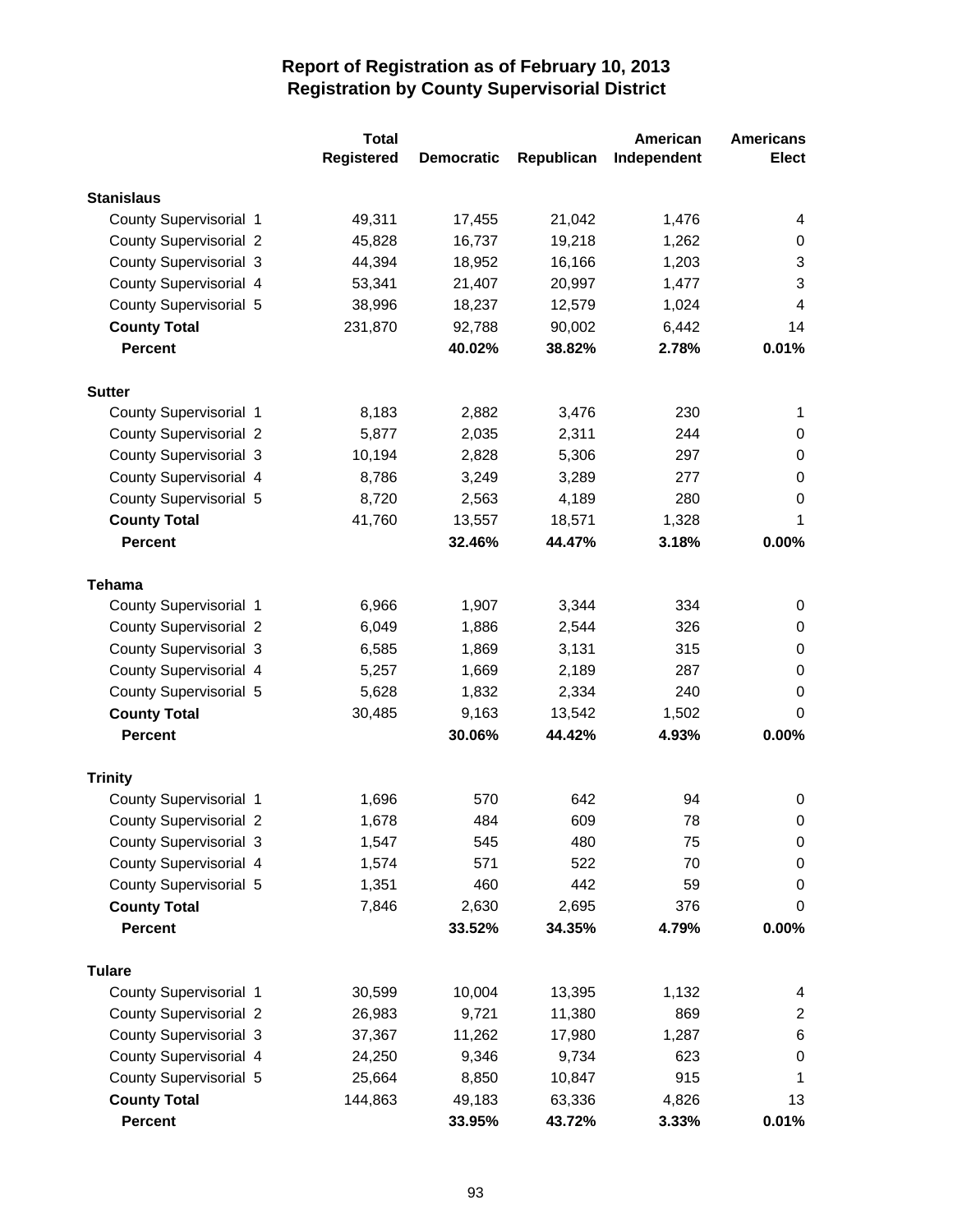|                                         |       |             | Peace and      |       | <b>No Party</b>   |
|-----------------------------------------|-------|-------------|----------------|-------|-------------------|
|                                         | Green | Libertarian | <b>Freedom</b> | Other | <b>Preference</b> |
| <b>Stanislaus</b>                       |       |             |                |       |                   |
| County Supervisorial 1                  | 137   | 237         | 139            | 525   | 8,296             |
| <b>County Supervisorial 2</b>           | 157   | 233         | 109            | 503   | 7,609             |
| <b>County Supervisorial 3</b>           | 114   | 214         | 141            | 480   | 7,121             |
| County Supervisorial 4                  | 200   | 270         | 145            | 602   | 8,240             |
| County Supervisorial 5                  | 90    | 190         | 148            | 327   | 6,397             |
| <b>County Total</b>                     | 698   | 1,144       | 682            | 2,437 | 37,663            |
| <b>Percent</b>                          | 0.30% | 0.49%       | 0.29%          | 1.05% | 16.24%            |
| <b>Sutter</b>                           |       |             |                |       |                   |
| County Supervisorial 1                  | 20    | 36          | 30             | 111   | 1,397             |
| <b>County Supervisorial 2</b>           | 27    | 45          | 23             | 77    | 1,115             |
| <b>County Supervisorial 3</b>           | 26    | 46          | 16             | 126   | 1,549             |
| County Supervisorial 4                  | 20    | 47          | 30             | 108   | 1,766             |
| County Supervisorial 5                  | 24    | 50          | 25             | 128   | 1,461             |
| <b>County Total</b>                     | 117   | 224         | 124            | 550   | 7,288             |
| <b>Percent</b>                          | 0.28% | 0.54%       | 0.30%          | 1.32% | 17.45%            |
|                                         |       |             |                |       |                   |
| <b>Tehama</b><br>County Supervisorial 1 | 36    | 46          | 16             | 19    | 1,264             |
| <b>County Supervisorial 2</b>           | 13    | 54          | 24             | 24    | 1,178             |
| <b>County Supervisorial 3</b>           | 22    | 44          | 14             | 23    | 1,167             |
| County Supervisorial 4                  | 23    | 37          | 18             | 17    | 1,017             |
| County Supervisorial 5                  | 31    | 53          | 20             | 25    | 1,093             |
| <b>County Total</b>                     | 125   | 234         | 92             | 108   | 5,719             |
| <b>Percent</b>                          | 0.41% | 0.77%       | 0.30%          | 0.35% | 18.76%            |
|                                         |       |             |                |       |                   |
| <b>Trinity</b>                          |       |             |                |       |                   |
| County Supervisorial 1                  | 14    | 14          | 8              | 25    | 329               |
| <b>County Supervisorial 2</b>           | 22    | 20          | $\overline{7}$ | 12    | 446               |
| County Supervisorial 3                  | 33    | 23          | 7              | 18    | 366               |
| County Supervisorial 4                  | 28    | 10          | 7              | 26    | 340               |
| County Supervisorial 5                  | 29    | 26          | 4              | 19    | 312               |
| <b>County Total</b>                     | 126   | 93          | 33             | 100   | 1,793             |
| <b>Percent</b>                          | 1.61% | 1.19%       | 0.42%          | 1.27% | 22.85%            |
| <b>Tulare</b>                           |       |             |                |       |                   |
| County Supervisorial 1                  | 98    | 190         | 98             | 53    | 5,625             |
| <b>County Supervisorial 2</b>           | 67    | 116         | 73             | 46    | 4,709             |
| <b>County Supervisorial 3</b>           | 172   | 204         | 94             | 64    | 6,298             |
| County Supervisorial 4                  | 45    | 103         | 91             | 35    | 4,273             |
| County Supervisorial 5                  | 92    | 124         | 98             | 67    | 4,670             |
| <b>County Total</b>                     | 474   | 737         | 454            | 265   | 25,575            |
| <b>Percent</b>                          | 0.33% | 0.51%       | 0.31%          | 0.18% | 17.65%            |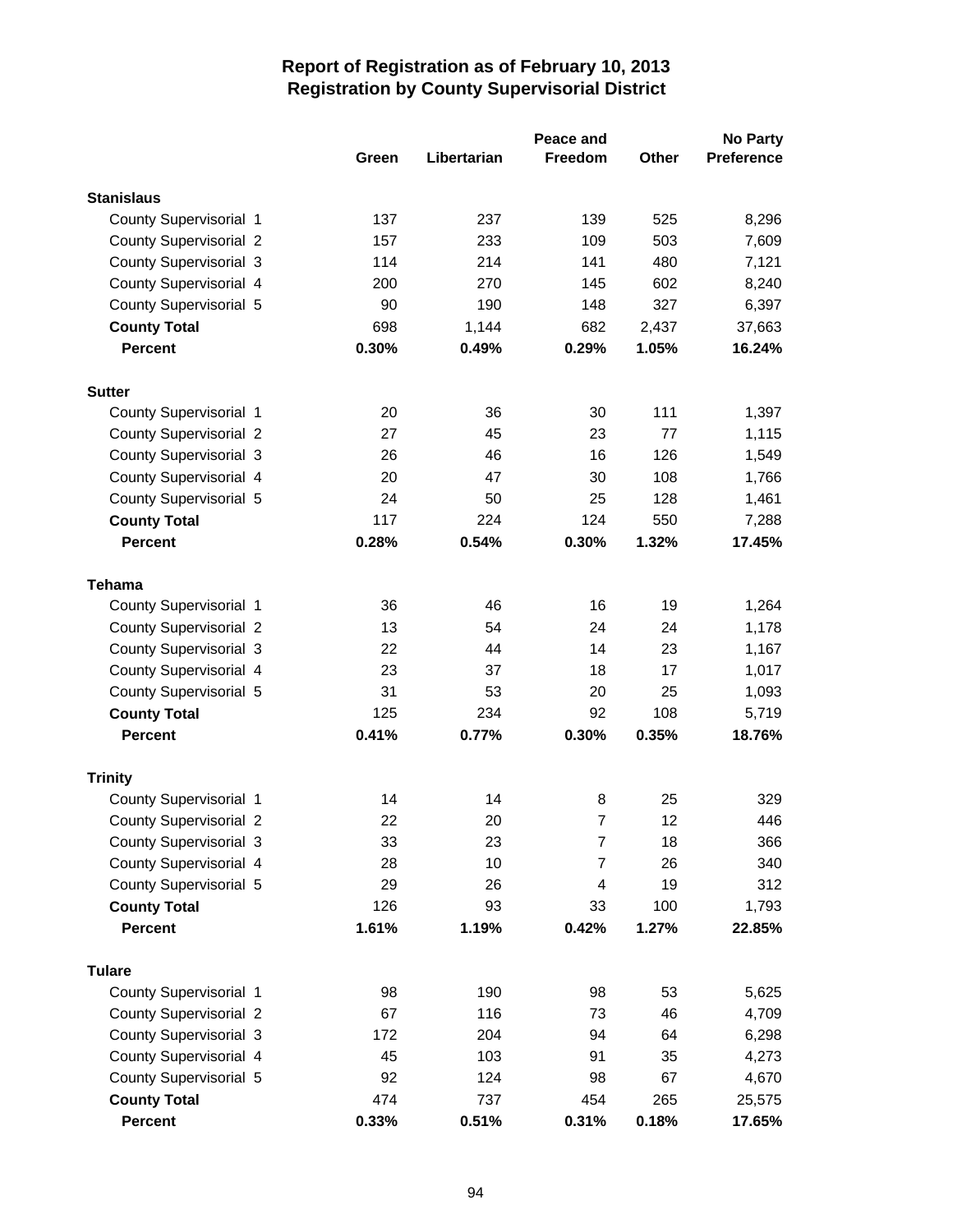|                               | <b>Total</b>      |                   |            | American    | <b>Americans</b> |
|-------------------------------|-------------------|-------------------|------------|-------------|------------------|
|                               | <b>Registered</b> | <b>Democratic</b> | Republican | Independent | <b>Elect</b>     |
| <b>Tuolumne</b>               |                   |                   |            |             |                  |
| County Supervisorial 1        | 6,270             | 2,226             | 2,401      | 249         | 1                |
| <b>County Supervisorial 2</b> | 6,453             | 1,958             | 2,789      | 250         | $\pmb{0}$        |
| <b>County Supervisorial 3</b> | 6,371             | 2,036             | 2,733      | 266         | 0                |
| County Supervisorial 4        | 6,537             | 1,971             | 2,897      | 283         | 0                |
| County Supervisorial 5        | 6,470             | 2,115             | 2,709      | 265         | 0                |
| <b>County Total</b>           | 32,101            | 10,306            | 13,529     | 1,313       | 1                |
| <b>Percent</b>                |                   | 32.10%            | 42.15%     | 4.09%       | 0.00%            |
| Ventura                       |                   |                   |            |             |                  |
| County Supervisorial 1        | 94,137            | 40,429            | 29,375     | 2,493       | 0                |
| <b>County Supervisorial 2</b> | 100,660           | 32,572            | 41,833     | 2,592       | 5                |
| <b>County Supervisorial 3</b> | 81,411            | 32,701            | 28,980     | 2,107       | 3                |
| County Supervisorial 4        | 93,962            | 29,196            | 41,153     | 2,611       | 4                |
| County Supervisorial 5        | 60,984            | 31,564            | 13,839     | 1,269       | 1                |
| <b>County Total</b>           | 431,154           | 166,462           | 155,180    | 11,072      | 13               |
| <b>Percent</b>                |                   | 38.61%            | 35.99%     | 2.57%       | 0.00%            |
| Yolo                          |                   |                   |            |             |                  |
| County Supervisorial 1        | 20,325            | 8,928             | 5,559      | 725         | 0                |
| <b>County Supervisorial 2</b> | 21,585            | 11,310            | 3,371      | 506         | 2                |
| <b>County Supervisorial 3</b> | 19,008            | 7,827             | 6,287      | 604         | 1                |
| County Supervisorial 4        | 23,613            | 12,387            | 4,042      | 488         | 1                |
| County Supervisorial 5        | 17,318            | 7,654             | 5,074      | 512         | 0                |
| <b>County Total</b>           | 101,849           | 48,106            | 24,333     | 2,835       | 4                |
| <b>Percent</b>                |                   | 47.23%            | 23.89%     | 2.78%       | 0.00%            |
| Yuba                          |                   |                   |            |             |                  |
| County Supervisorial 1        | 4,622             | 1,613             | 1,487      | 244         | $\overline{2}$   |
| <b>County Supervisorial 2</b> | 5,494             | 1,940             | 2,015      | 222         | 0                |
| <b>County Supervisorial 3</b> | 5,171             | 1,889             | 1,642      | 254         | 0                |
| County Supervisorial 4        | 5,579             | 1,589             | 2,473      | 240         | $\pmb{0}$        |
| County Supervisorial 5        | 8,178             | 2,108             | 3,785      | 386         | $\pmb{0}$        |
| <b>County Total</b>           | 29,044            | 9,139             | 11,402     | 1,346       | $\overline{2}$   |
| Percent                       |                   | 31.47%            | 39.26%     | 4.63%       | 0.01%            |
| <b>State Total</b>            | 18,055,783        | 7,932,373         | 5,225,675  | 476,157     | 3,417            |
| <b>Percent</b>                |                   | 43.93%            | 28.94%     | 2.64%       | $0.02\%$         |